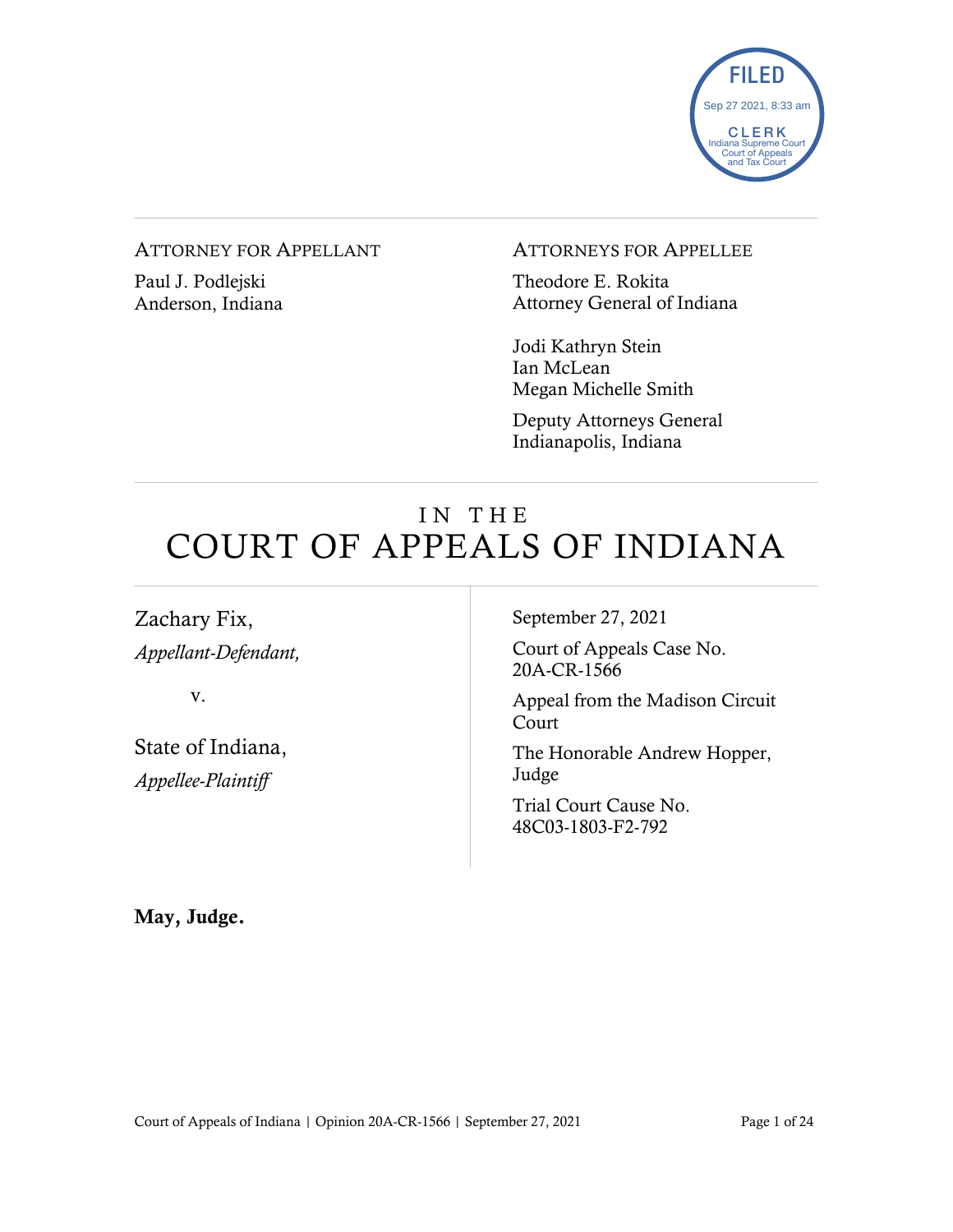- [1] Zachary Fix appeals following his convictions of Level 2 felony burglary while armed with a deadly weapon, $1$  Level 5 felony robbery, $2$  and Level 6 felony theft. [3](#page-1-2) He raises three issues, which we revise and restate as:
	- 1. Whether the State presented sufficient evidence that Fix committed Level 2 felony burglary while armed with a deadly weapon based on evidence that he broke and entered the victim's home unarmed but subsequently obtained and used a deadly weapon against the victim;
	- 2. Whether Fix's multiple convictions violate the Indiana Constitution's prohibition against double jeopardy; and
	- 3. Whether the trial court's imposition of consecutive sentences was authorized by law.

We affirm in part, reverse in part, and remand for further proceedings.

# Facts and Procedural History<sup>[4](#page-1-3)</sup>

[2] In 2017, Robert Mudd, who has a medical condition that causes progressive paralysis, lived alone in his home in Alexandria, Indiana. At the time relevant

<span id="page-1-0"></span> $1$  Ind. Code § 35-43-2-1 (2014).

<span id="page-1-1"></span> $^{2}$  Ind. Code § 35-42-5-1 (2017).

<span id="page-1-2"></span> $3$  Ind. Code § 35-43-4-2 (2014).

<span id="page-1-3"></span><sup>&</sup>lt;sup>4</sup> We held oral argument on July 26, 2021, in the Indiana Court of Appeals Courtroom. We commend counsel for their able presentations.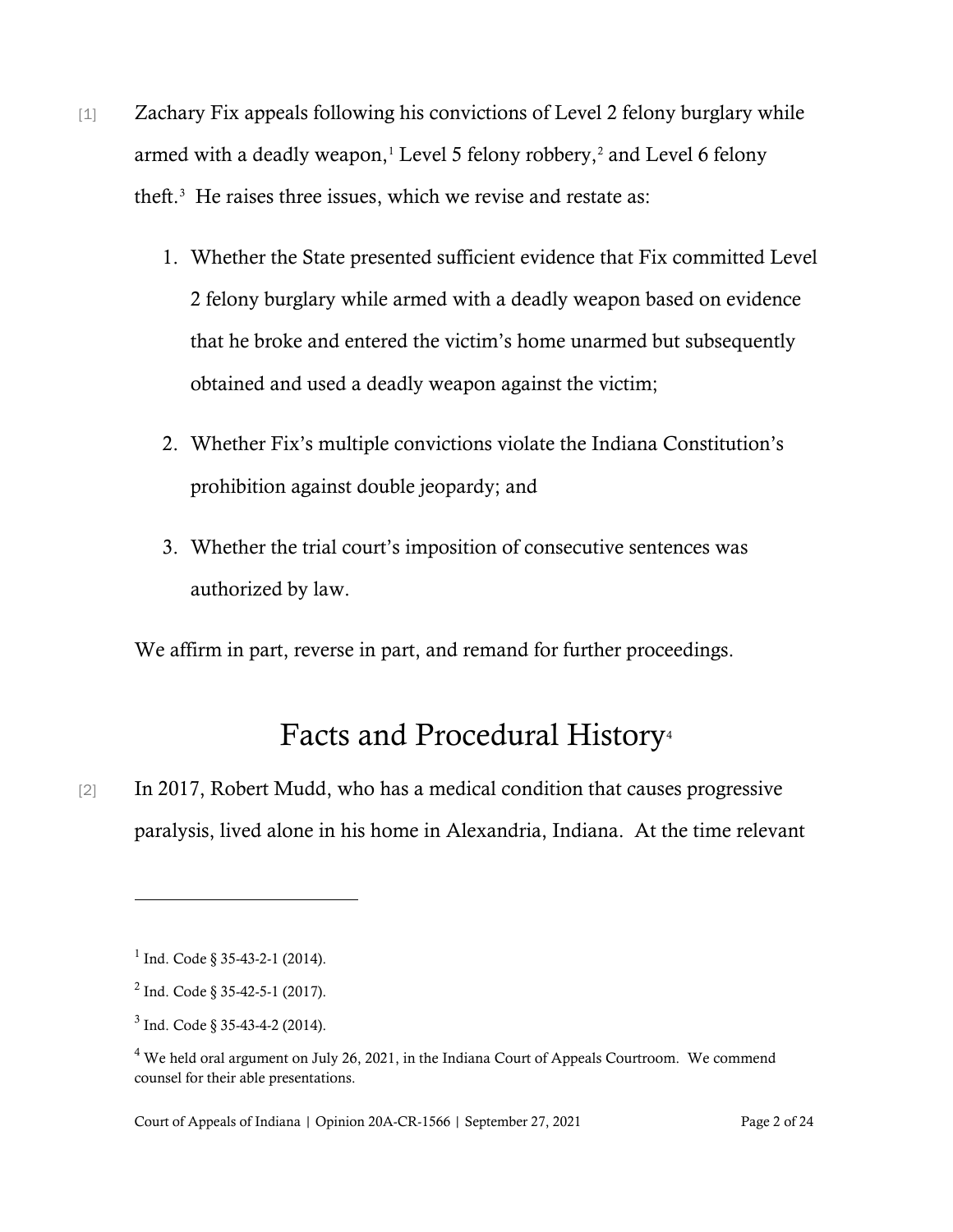to this case, Mudd retained the ability to move his arms and left hand, but he was generally confined to a hospital-style bed located in his living room and required substantial care. His father, Larry Mudd ("Larry"),<sup>[5](#page-2-0)</sup> would visit him twice a day, once at 6:30 a.m. and again at 8:00 p.m. Larry would lock the back door every night when he left Mudd's house, and he would unlock the back door every morning. Pizza Hut would deliver Mudd lunch daily, and the restaurant instructed its drivers to enter Mudd's house through the back door to deliver food to him.

- [3] During the early morning hours of July 7, 2017, Fix and Bobby Yeagy developed a plan to steal items that could then be traded or sold for drugs. Fix mentioned to Yeagy that a friend he met in prison told him about Mudd, and Fix thought Mudd would be an easy target. Yeagy was also familiar with Mudd because he had worked as a delivery driver for Pizza Hut and had delivered orders to Mudd. At approximately 3:00 a.m., Fix cut the power and cable lines into Mudd's house. Fix also disabled an outdoor surveillance camera. Mudd was awake at the time, and he heard Fix and Yeagy enter his house through the back door shortly after the power went out.
- [4] Both Fix and Yeagy used flashlights to see as they walked through Mudd's house. They approached Mudd, and Fix shined his flashlight in Mudd's face. Fix and Yeagy searched the area around Mudd's bed and asked Mudd if he had

<span id="page-2-0"></span><sup>5</sup> Larry Mudd passed away a few months prior to trial and, therefore, did not testify.

Court of Appeals of Indiana | Opinion 20A-CR-1566 | September 27, 2021 Page 3 of 24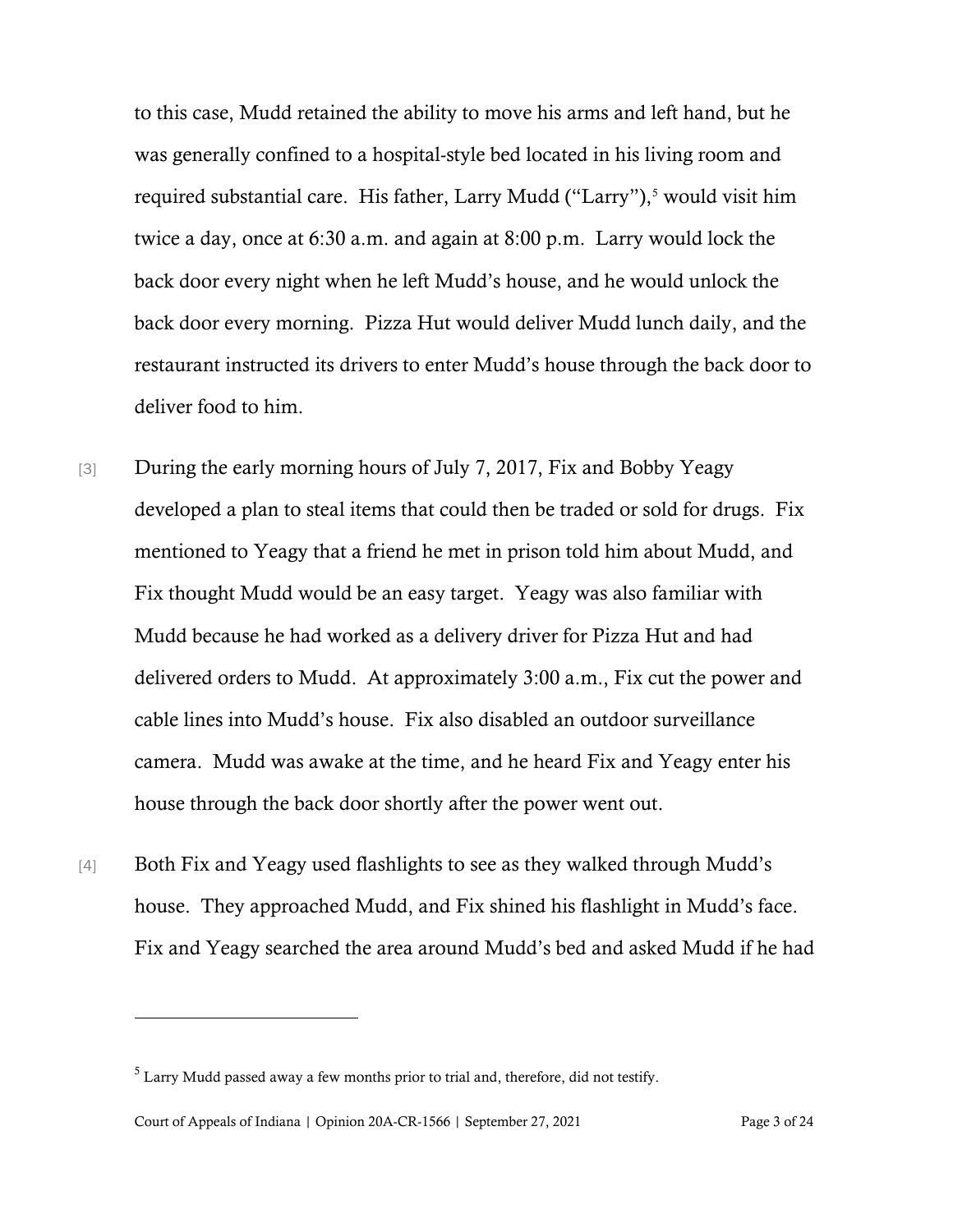any money. They found Mudd's wallet and asked Mudd for the PIN associated with his debit card. Fix threatened to kill Mudd if Mudd told them an incorrect PIN, but Mudd still relayed a false PIN. At some point, Fix shined his flashlight away from Mudd. Mudd then pulled out a handgun, which he kept hidden under his bedsheets, and pointed it at Fix. Fix saw the handgun and wrestled it away from Mudd's hand. Fix then hit Mudd across the side of the head with the handgun, resulting in a laceration above Mudd's left eye. Fix pulled the bedsheets off Mudd and took a cell phone Mudd had hidden under his leg. Fix also took Mudd's Life Alert pendent and a necklace Mudd was wearing.

- [5] While Fix was occupied with Mudd, Yeagy searched the kitchen and the spare bedroom looking for Mudd's medications. Yeagy and Fix then searched the remainder of Mudd's house and collected all the items they wanted to steal into laundry baskets. They asked Mudd questions about certain items in his house, and they asked him to provide the combinations to open various safes. Before Yeagy and Fix left Mudd's house, Fix gave Mudd two Xanax pills to make him tired and warned Mudd that they would be coming back. Throughout the entire encounter, Fix repeatedly threatened to kill Mudd. Mudd was unable to contact anyone after Yeagy and Fix left his house because he was without power or a cell phone.
- [6] Yeagy and Fix loaded the stolen items into Yeagy's car. They drove to the home of Yeagy's grandmother and unloaded the stolen items into the garage. Approximately thirty minutes later, they returned to Mudd's house and

Court of Appeals of Indiana | Opinion 20A-CR-1566 | September 27, 2021 Page 4 of 24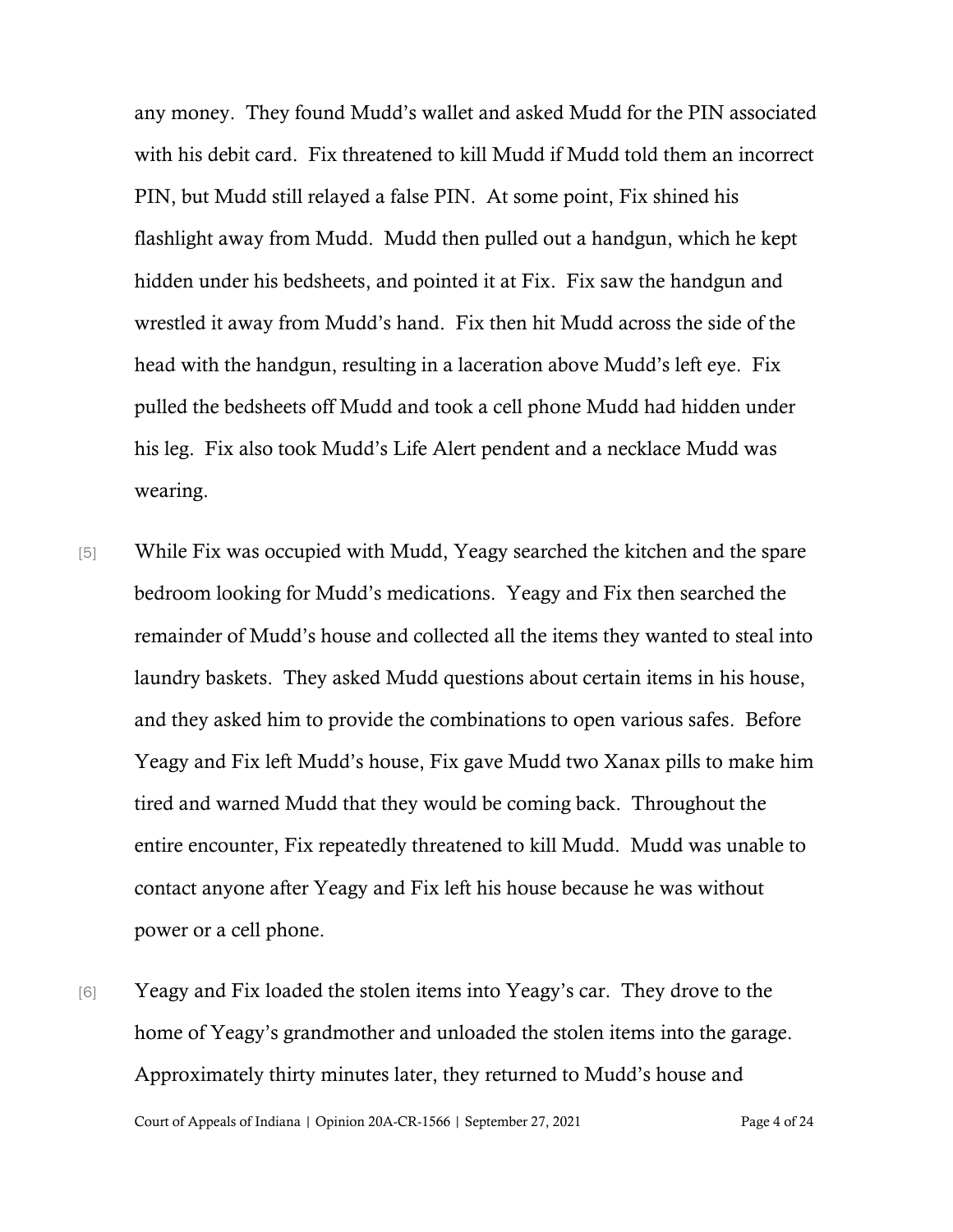proceeded to steal more of his property. After about forty-five minutes, Fix and Yeagy left Mudd's house. Prior to leaving, they instructed Mudd to blame the robbery on a "black man with dreads, stocky build." (Tr. Vol. II at 180.) In total, Fix and Yeagy stole twelve firearms; thousands of rounds of ammunition; various tools, including a screw gun and a Caterpillar jump starter; a replica Tommy gun; batteries; several credit and debit cards; various medications, including Xanax and Klonopin; syringes; cameras; a safe; and various other pieces of property. Mudd later estimated that Fix and Yeagy stole \$11,000 worth of property from his house. Larry discovered Mudd and the ransacked house approximately two hours after Fix and Yeagy left, and he contacted the police.

- [7] The stolen credit cards were used on July 9, 2017, and July 11, 2017. These transactions included charges from Oakwood Resort in Syracuse, Indiana; Finishline.com; and Amazon.com. Two of the Finish Line purchases used the e-mail address [zachafix@gmail.com.](mailto:zachafix@gmail.com) Destini Lanning, the mother of Fix's daughter, texted Fix in July 2017 to ask for assistance in meeting her rent payment. Fix responded that he would help Lanning with her rent payment if she would sell Xanax pills for him. Lanning did not reply to Fix's text, and her father covered her rent payment. Lanning mentioned the text conversation to some of her coworkers, and one of Lanning's coworkers contacted the police.
- Court of Appeals of Indiana | Opinion 20A-CR-1566 | September 27, 2021 Page 5 of 24 [8] Two friends of Fix and Yeagy, Nathaniel Kissick and Christopher Myers, visited Fix and Yeagy in mid-July 2017 at Yeagy's grandmother's garage. Kissick observed "a pile of stuff" in the garage's back right corner. (Tr. Vol. III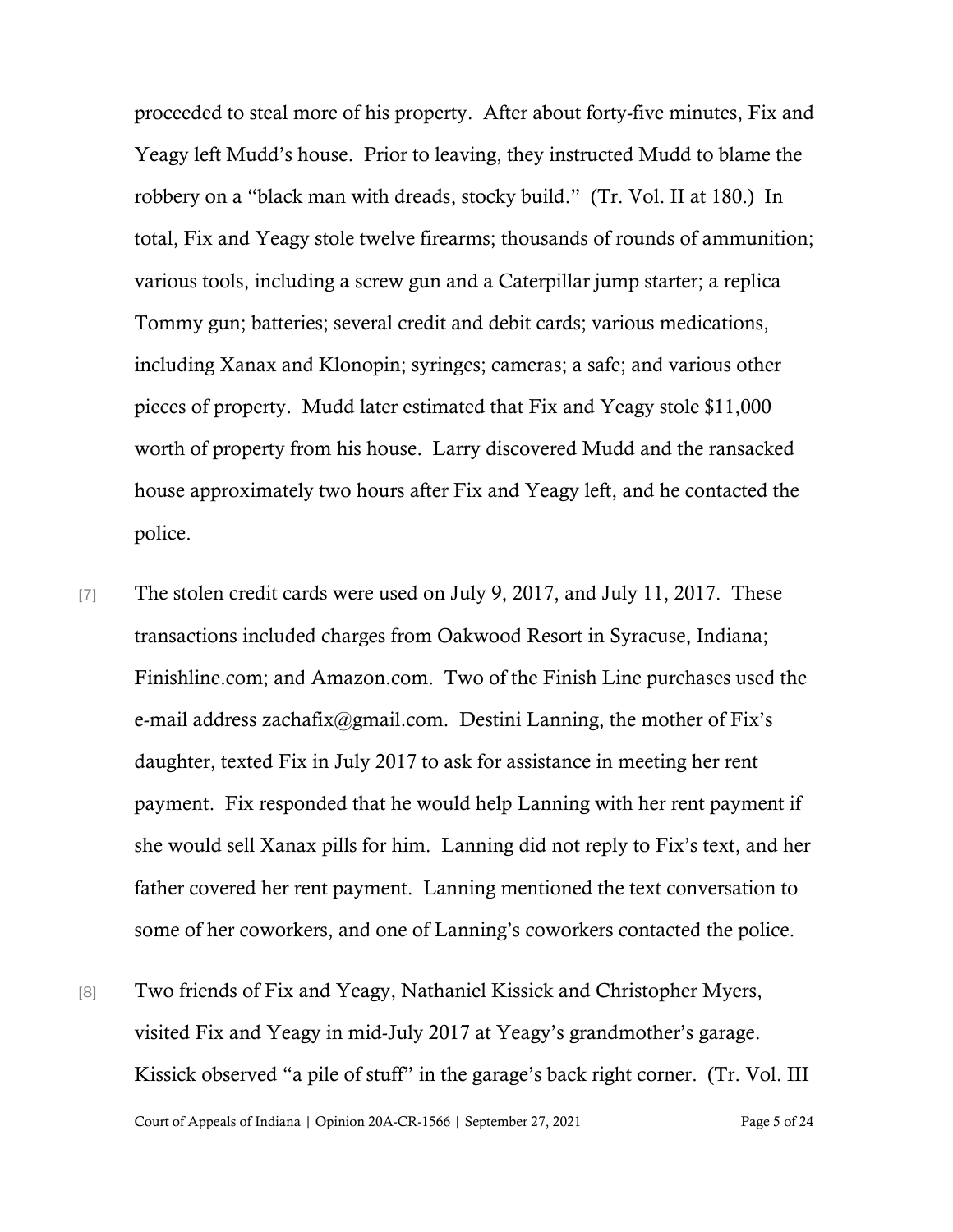at 136.) Fix and Yeagy showed Kissick and Myers several firearms, and they bragged that they had stolen the guns from a handicapped person. Fix also told Kissick and Myers that he had almost been shot during the robbery. Around this time, Yeagy also posted pictures of various guns on Snapchat. Fix and Yeagy later sold some of the stolen guns to Keith Irwin, who bought ten firearms for a total between \$800 and \$1000. Officers also executed a search warrant on Yeagy's grandmother's house in connection with a separate robbery case and discovered several of the items stolen from Mudd's house.

- [9] On March 26, 2018, the State charged Fix with Level 2 felony burglary while armed with a deadly weapon, Level 3 felony robbery resulting in bodily injury,<sup>[6](#page-5-0)</sup> Level 3 felony armed robbery,<sup>[7](#page-5-1)</sup> and Level 6 felony theft.<sup>[8](#page-5-2)</sup> The trial court held a jury trial from February 24, 2020, to February 27, 2020. While Fix was present during jury selection, he absconded following the first day of trial, and the trial court resumed trial with Fix being tried in absentia. At the conclusion of Fix's trial, the jury returned a verdict of guilty on all counts.
- [10] The State eventually apprehended Fix, and the trial court held a sentencing hearing on July 28, 2020. At sentencing, the State asked for entry of judgment of conviction for Level 2 felony burglary while armed with a deadly weapon,

<span id="page-5-0"></span> $6$  Ind. Code  $8$  35-42-5-1 (2017).

<span id="page-5-1"></span> $<sup>7</sup>$  Ind. Code  $\&$  35-42-5-1 (2017).</sup>

<span id="page-5-2"></span><sup>&</sup>lt;sup>8</sup> The State also charged Yeagy with similar offenses. Yeagy agreed to testify against Fix and chose to plead guilty pursuant to a plea agreement. The trial court eventually sentenced Yeagy to a term of thirty years, with twelve years executed and eighteen years suspended to probation.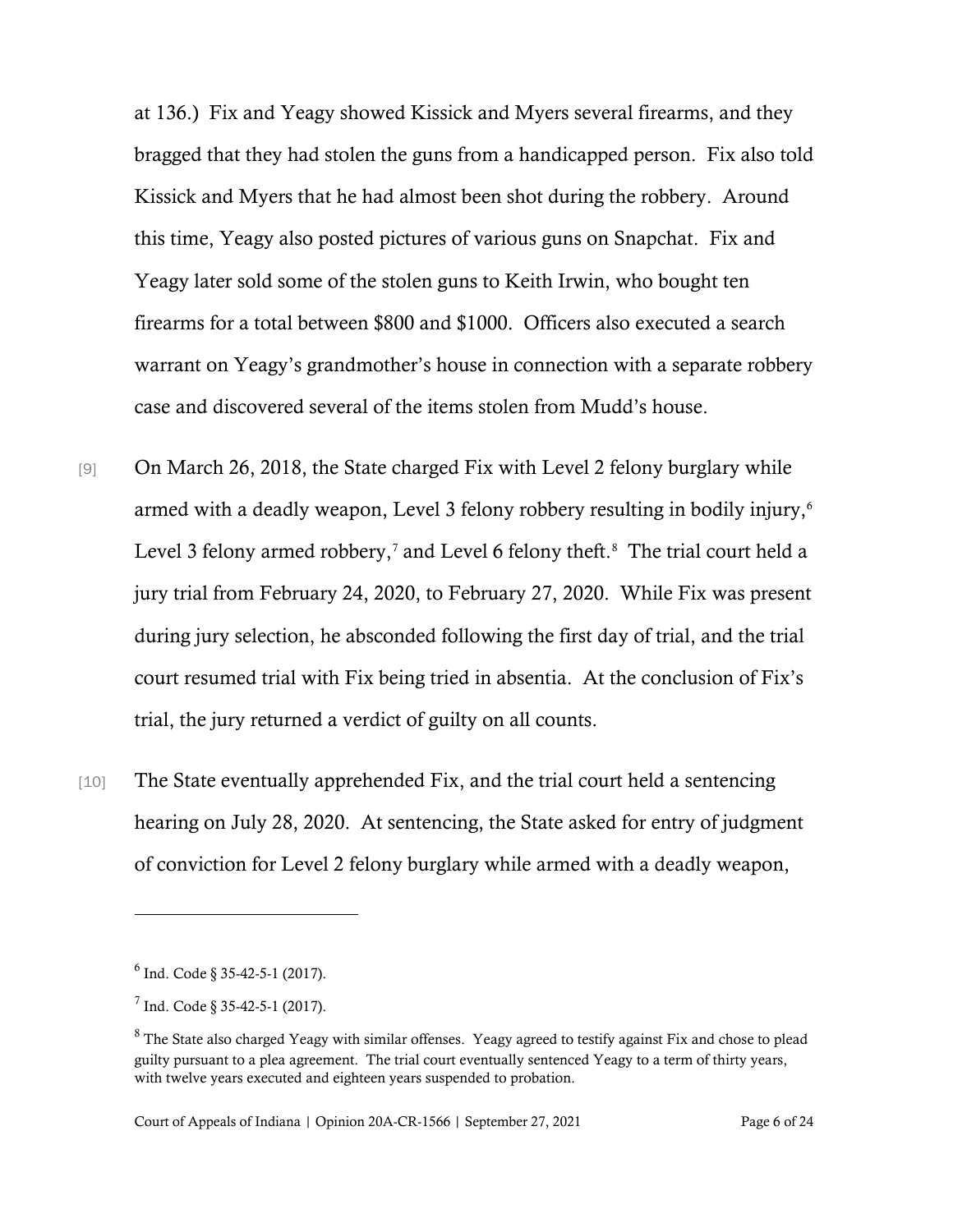Level 5 felony robbery as a lesser included offense of Level 3 felony robbery resulting in bodily injury, and Level 6 felony theft. The State explained:

The State's, for count one (1) [Level 2 felony burglary while armed with a deadly weapon], the State is recommending thirty (30) years executed [in the] Department of Corrections. For count two (2) [Level 3 felony robbery resulting in bodily injury], the State is requesting that the court enter the conviction as a lesser included offense, uh, robbery as a level five (5) felony. The State believes that the element, um, as, as was charged and the way that it was, uh, that the jury found him guilty for, uh, that the element of using or threatening, I'm sorry, the element of, uh, resulting in bodily injury to Robert Mudd. There was one (1) action. There's one (1) action that constitutes arming himself and causing bodily injury. It's when he grabbed the gun and hit him over the head with it. None of the other guns that Mr. Fix and Mr. Yeagy stole constitute while armed with a deadly weapon because the law is clear on that. If you go in to steal a weapon you are not armed with that weapon unless you use it in a manner, and this what we argued to the jury during closing statements, unless you use it in a manner, uh, that, um, that would suggest you're armed with it, more than just possessing it and the only gun that they used that was armed was the one that they took from him and hit him over the head with it. That was one action and so I don't know that robbery while armed with a deadly weapon would jusiti, [sic] should be, uh, entered as a conviction and the conviction for robbery resulting in bodily injury, the State believes, uh, we can only ask for a consecutive sentence on [sic] if the court enters it as a level five (5).

\* \* \* \* \*

And for count three (3) [Level 3 felony armed robbery], um, we are just not asking for a judgment of conviction to be entered at this time, um, um, not dismissing it either should the, uh, any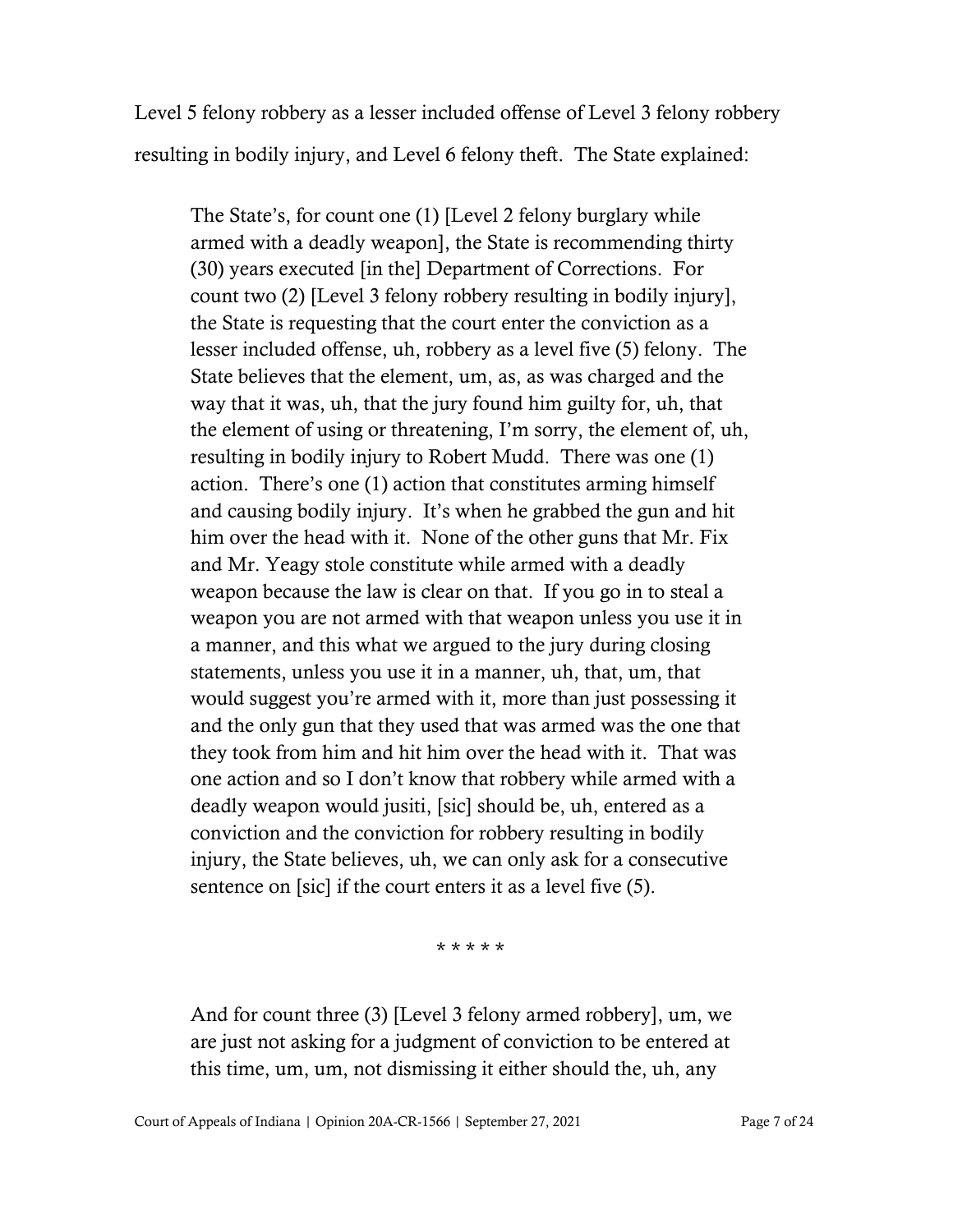court of appeal decision, um, cause us to have to re visit [sic] um, what conviction should be entered and the sentencing then we can address at that time, but, um we're not asking for a judgment at this time and for count four (4), [Level 6 felony] theft, uh, the State is recommending two in [sic] a half  $(2 \frac{1}{2})$  years consecutive and even though some cases suggest that a burglary and theft should not be consecutive, this case is different because the theft, a second theft occurred when they went back in and stole a whole bunch more stuff, um, a half hour, hour later after they had already gone through the first time and that's a separate incident, separate act for which the State believes justifies a consecutive sentence. Uh, so count one (1) thirty (30) years. Count two  $(2)$  as level five  $(5)$ , six  $(6)$  years. Count three  $(3)$  no judgment at this time and count four (4), two in [sic] a half  $(2 \frac{1}{2})$ years, all consecutive for a total of thirty-eight in [sic] a half (38  $\frac{1}{2}$ ) years.

(Tr. Vol. V at 112-15.) Fix objected to the imposition of consecutive sentences. The trial court noted its agreement with the State's position and entered judgment of conviction for Level 2 felony burglary while armed with a deadly weapon, Level 5 felony robbery, and Level 6 felony theft. The trial court then sentenced Fix to thirty years of imprisonment for burglary with a deadly weapon, six years for robbery, and two-and-a-half years for theft. The trial court ordered all the sentences to run consecutively for an aggregate sentence of thirty-eight years and six months.

# Discussion and Decision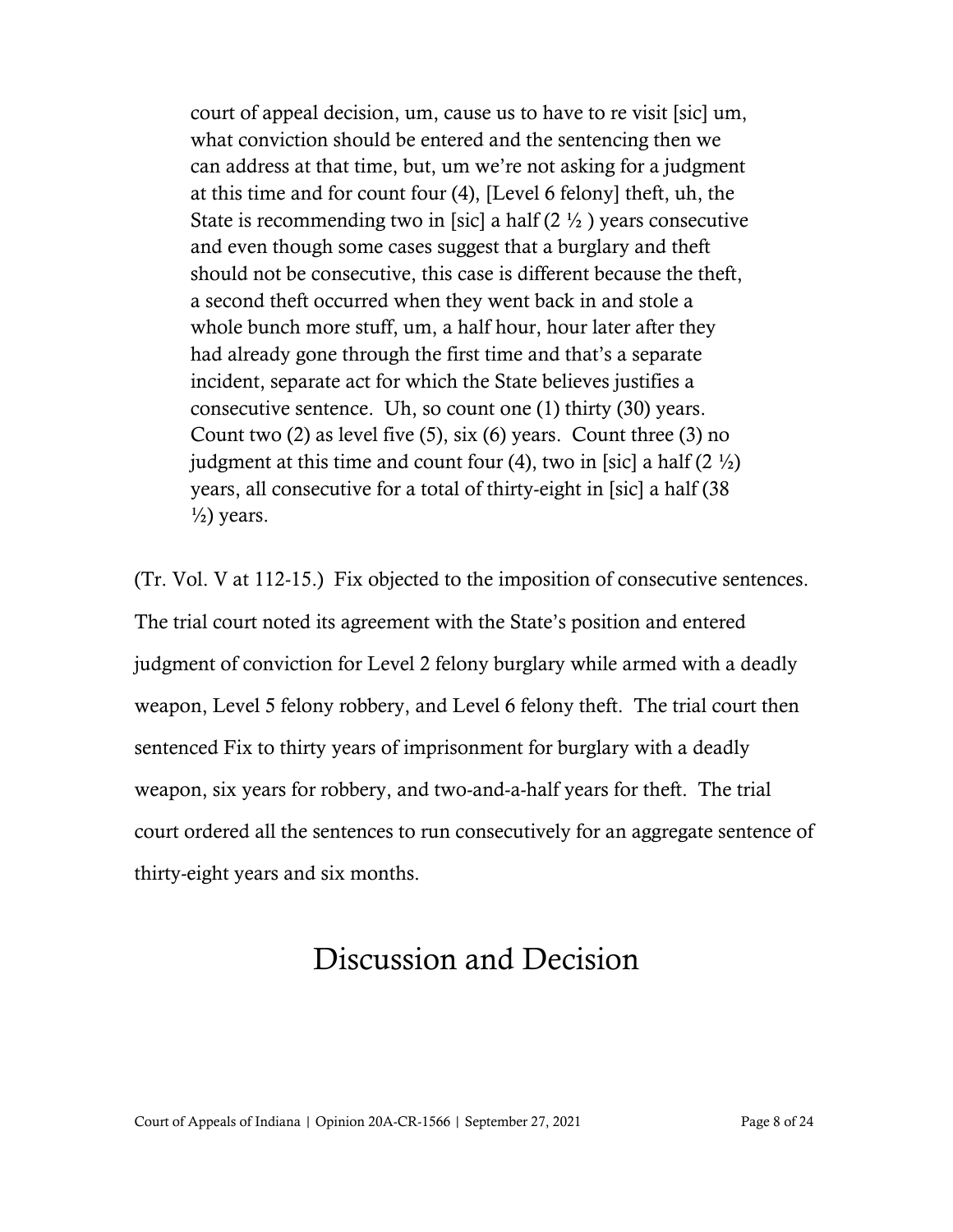## I. Burglary While Armed with a Deadly Weapon

- [11] Fix argues the State presented insufficient evidence to sustain his conviction of burglary while armed with a deadly weapon. When we review a challenge to the sufficiency of the evidence, we do not reweigh the evidence or judge the credibility of the witnesses. *McGill v. State*, 160 N.E.3d 239, 246 (Ind. Ct. App. 2020). We evaluate the evidence and draw all reasonable inferences in the light most favorable to the verdict. *Id*.
- [12] However, resolution of Fix's sufficiency challenge turns on our interpretation of Indiana's burglary statute. Even if framed as a challenge to the sufficiency of the evidence, we apply a de novo standard of review to questions of statutory interpretation. *Dobeski v. State*, 64 N.E.3d 1257, 1259 (Ind. Ct. App. 2016).

When faced with a question of statutory interpretation, we first examine whether the language of the statute is clear and unambiguous. If it is, we need not apply any rules of construction other than to require that words and phrases be given their plain, ordinary, and usual meanings. Where a statute is open to more than one interpretation, it is deemed ambiguous and subject to judicial construction. Our primary goal in interpreting a statute is to ascertain and give effect to the legislature's intent, and the best evidence of that intent is the statute itself. We presume that the legislature intended for the statutory language to be applied in a logical manner in harmony with the statute's underlying policy and goals. Additionally, the rule of lenity requires that penal statutes be construed strictly against the State and any ambiguities resolved in favor of the accused, . . . but statutes are not to be overly narrowed so as to exclude cases they fairly cover.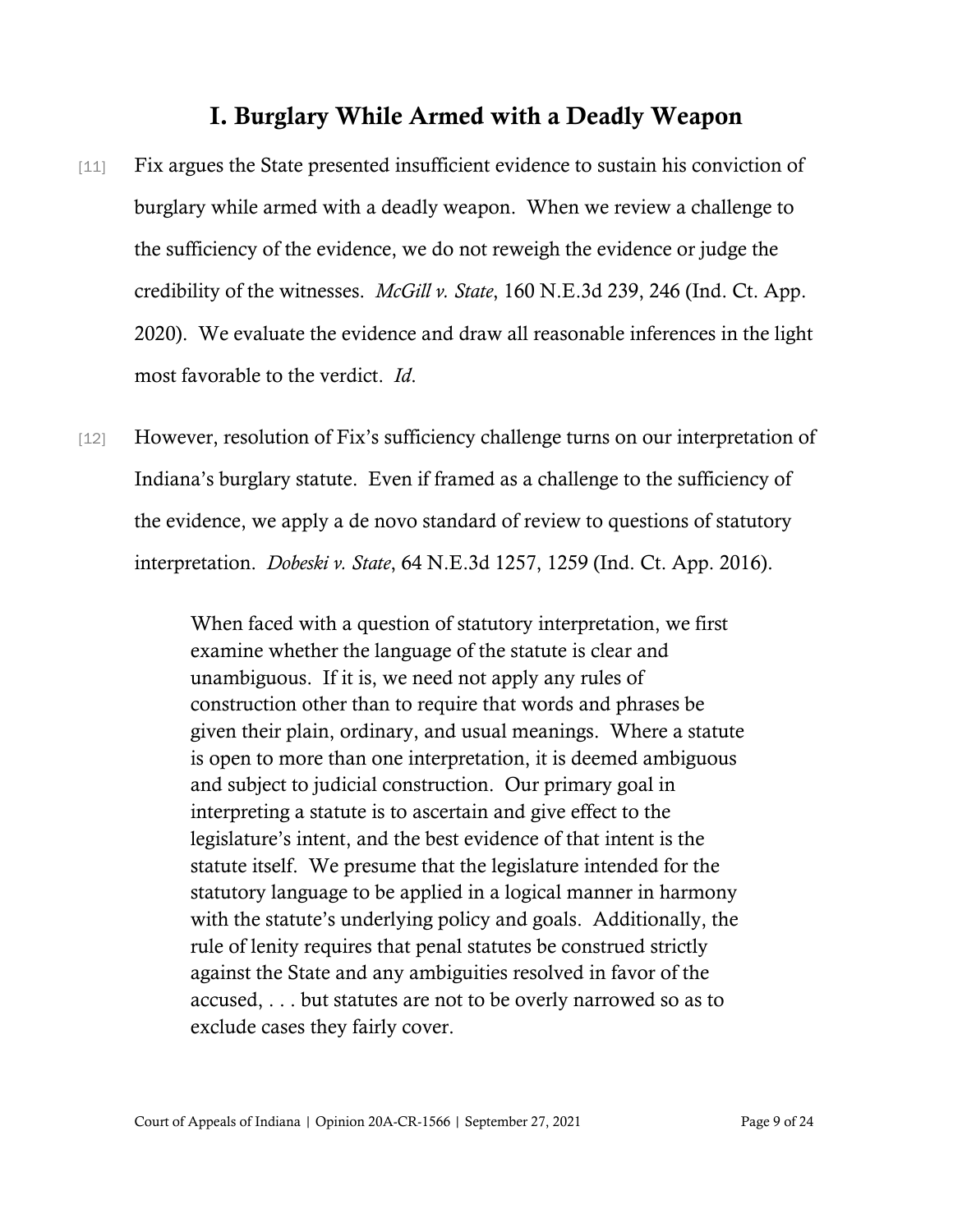*Id.* at 1259-60 (internal citations and quotation marks omitted) (ellipsis in original). Our interpretation of a statute may also be informed by the common law background of the legal concept the statute is meant to codify. *See Sanchez v. State*, 749 N.E.2d 509, 512-13 (Ind. 2001) (examining common law origins and history of intoxication as a defense).

#### *A. Common Law Background of Burglary*

- [13] The offense of burglary emerged from the common law, which defined the offense as follows: "[T]he breaking and entering of the dwelling house of another, at night, with the intent to commit a felony therein." 3 Charles E. Torcia, Wharton's Crim. L. § 316 (15th ed. 2020) [hereinafter Wharton's]. These elements illustrate that, under the traditional approach, the offense of burglary "is in fact a rather unique type of attempt law, as all the required elements merely comprise a step taken toward the commission of some other offense." 3 Wayne R. LaFave, Substantive Crim. L. § 21.1(g) (3d ed. 2020) [hereinafter Subst. Crim. L.]. Indeed, at common law, the substantive offense of burglary was created "to overcome certain defects in the law of attempt" in that, under the early common law, "conduct did not constitute an attempt unless it was very close to consummation of the intended crime; and the penalties for attempt were disproportionately low." Wharton's § 316.
- Court of Appeals of Indiana | Opinion 20A-CR-1566 | September 27, 2021 Page 10 of 24 [14] Even as the law of attempt broadened and legislatures drafted penal statutes, the offense of burglary was not subsumed by the law of attempt, perhaps "reflect[ing] a considered judgment that especially severe sanctions are appropriate for criminal invasion of premises under circumstances likely to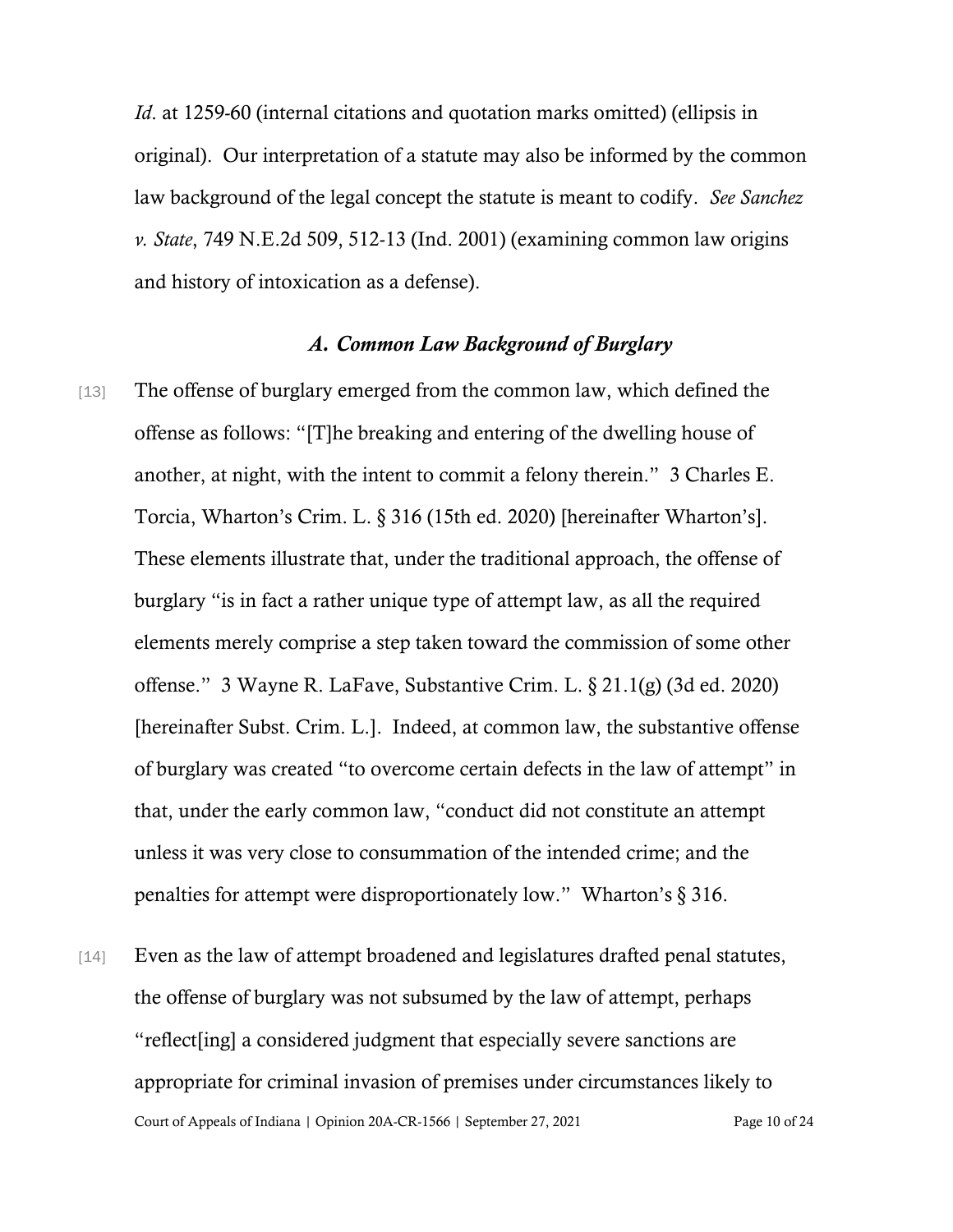terrorize occupants." [Model Penal Code § 221.1](https://www.westlaw.com/Document/N4318F9E0025C11DD8320AE42787FBF1D/View/FullText.html?transitionType=Default&contextData=(sc.Default)&VR=3.0&RS=da3.0) explanatory cmt. The preservation of the offense has drawn criticism. *See, e.g.*, [Subst. Crim. L. §](https://www.westlaw.com/Link/Document/FullText?cite=SUBCRLs21.1&VR=3.0&RS=da3.0)  [21.1\(g\)](https://www.westlaw.com/Link/Document/FullText?cite=SUBCRLs21.1&VR=3.0&RS=da3.0) (asserting that the common law approach "might have filled a void in the law of attempts during an earlier period," but "it is doubtful that the offense is any longer required to punish or deter such preliminary conduct" because "[a]n expanded law of attempts is now available to reach such conduct"). In any case, although the offense is attempt-like, "[u]nlike the usual attempt," burglary "is generally held not to merge into a completed offense[.]" *[Id](https://www.westlaw.com/Document/N4318F9E0025C11DD8320AE42787FBF1D/View/FullText.html?transitionType=Default&contextData=(sc.Default)&VR=3.0&RS=da3.0)*[.](https://www.westlaw.com/Document/N4318F9E0025C11DD8320AE42787FBF1D/View/FullText.html?transitionType=Default&contextData=(sc.Default)&VR=3.0&RS=da3.0) That is because "[t]he historical principle underlying the law of burglary is protection of the right of habitation," with the offense "designed to protect . . . the integrity of the home." [13 Am. Jur. 2d Burglary § 3;](https://www.westlaw.com/Document/I4302d1abb27b11d9815db1c9d88f7df2/View/FullText.html?transitionType=Default&contextData=(sc.Default)&VR=3.0&RS=da3.0) *see also* [Wharton's § 316](https://www.westlaw.com/Document/I655d54554acc11dab8b4a16f825e6564/View/FullText.html?transitionType=Default&contextData=(sc.Default)&VR=3.0&RS=da3.0) ("It is an offense against the security of habitation or occupancy rather than against ownership or property." (footnote omitted)). Thus, whereas burglary typically addresses the intrusion itself, other offenses address the conduct committed within the premises. *See* [Subst. Crim. L. § 21.1\(g\).](https://www.westlaw.com/Link/Document/FullText?cite=SUBCRLs21.1&VR=3.0&RS=da3.0) Therefore, burglary is "complete upon entry with the requisite intent[.]" 13 Am. Jur. 2d Burglary  $\S 1$ .

### *B. Indiana Burglary Statute*

[15] Of course, although the common law developed a traditional definition for burglary, it is up to our legislature to define crimes. *See, e.g., Higdon v. State*, 173 N.E.2d 58, 60 (Ind. 1961) (noting that it is a "fundamental concept of criminal jurisprudence in this state . . . that a crime is defined . . . only by act of the legislature"). Indiana Code section 35-43-2-1 provides: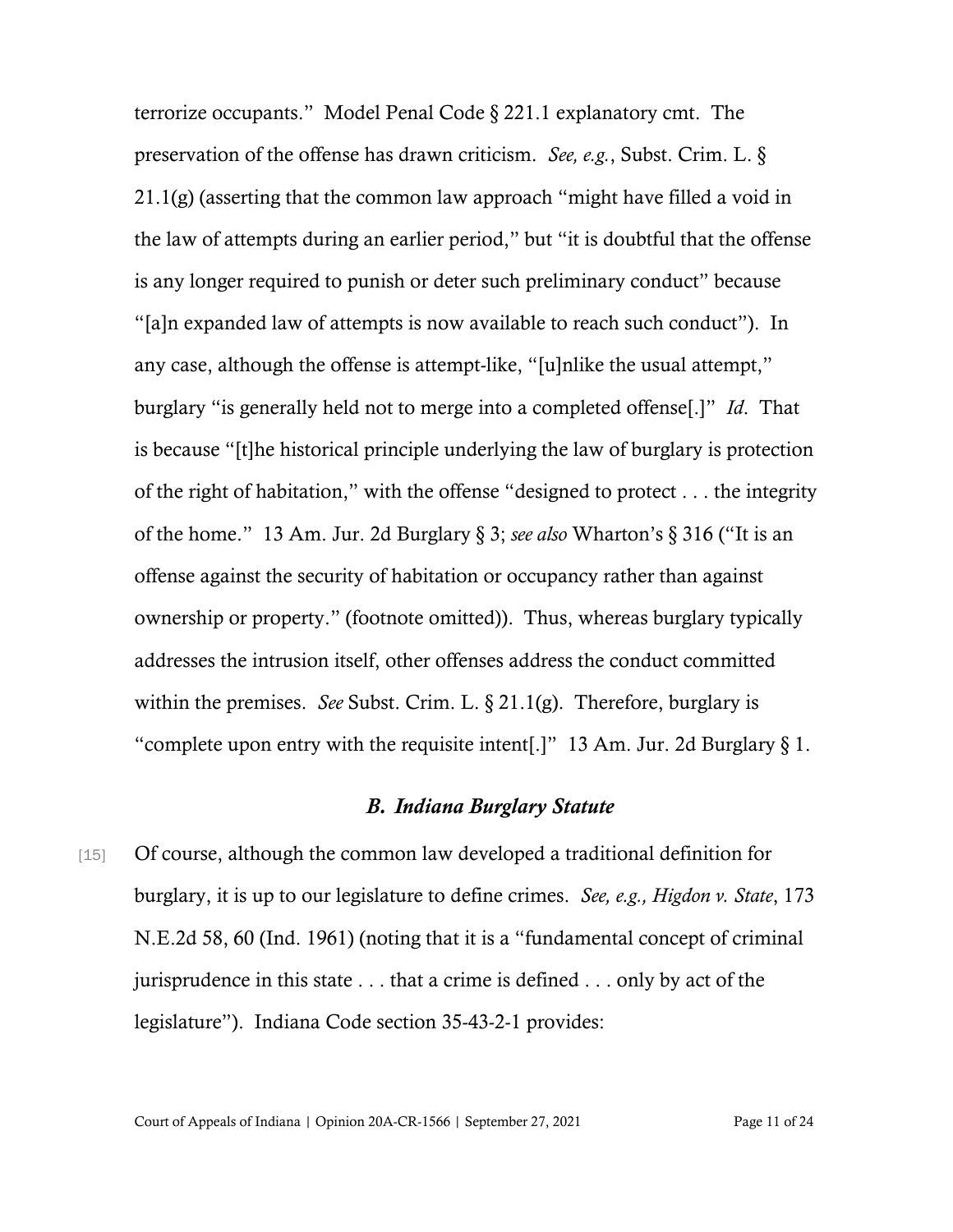A person who breaks and enters the building or structure of another person, with intent to commit a felony or theft in it, commits burglary, a Level 5 felony. However, the offense is:

> (1) a Level 4 felony if the building or structure is a dwelling;

> > \* \* \* \* \*

(3) a Level 2 felony if it:

(A) is committed while armed with a deadly weapon; or

(B) results in serious bodily injury to any person other than the defendant[.]

Thus, our legislature followed the common law approach insofar as it chose to criminalize burglary rather than rely on principles of attempt, but our legislature did not fully adopt the common law definition. For example, our legislature expanded the scope of the offense by eliminating the requirements that the offense involve a dwelling and occur at night. *See id*. Our legislature also broadened the intent requirement, establishing liability if the person intends to commit only a misdemeanor theft. *See id*.

[16] Like the common law, our burglary statute is chiefly concerned with what happens at the threshold of the premises, not on what happens therein. *See Swaynie v. State*, 762 N.E.2d 112, 114 (Ind. 2002). As the Indiana Supreme Court explained, the "criminal transgression addressed by the proscription on

Court of Appeals of Indiana | Opinion 20A-CR-1566 | September 27, 2021 Page 12 of 24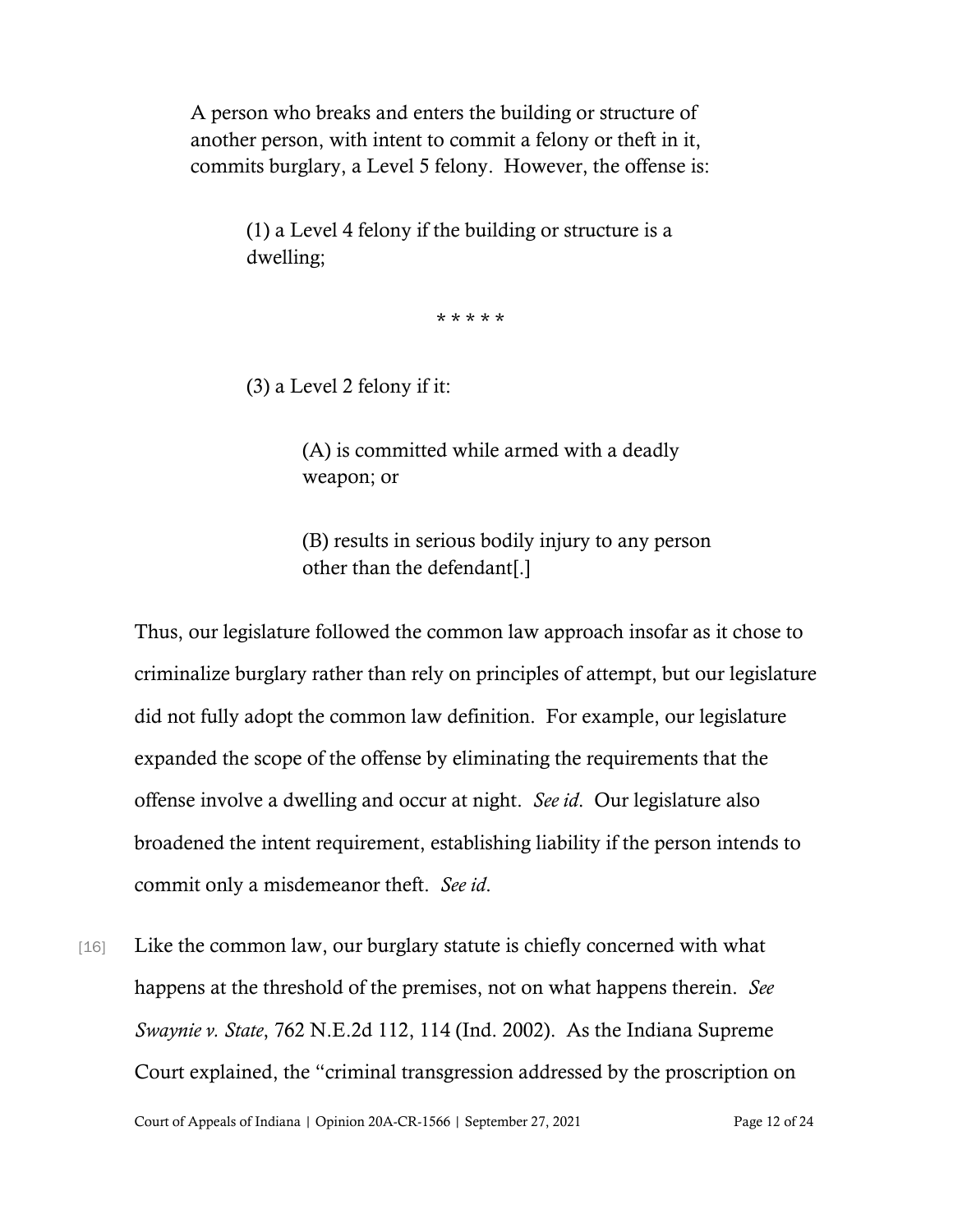burglary is the breaking into and entering of a building or structure of another person with the intent to commit [a certain type of offense]. *Id*. Therefore, the "criminal transgression of burglary is committed . . . at the moment the building or structure is broken into and entered," with "culpability . . . established at the point of entry regardless of whether the underlying intended [offense] is ever completed." *Id*.; *see Williams v. State*, 771 N.E.2d 70, 75 (Ind. 2002) ("When [the defendant] broke into the apartment, the burglary was complete.").

#### *i. Entry*

[17] With the foregoing background in mind, we turn to the State's contention that, under Indiana Code section 35-43-2-1(3)(A), a person commits burglary with a deadly weapon if the person enters the premises without a weapon and later picks up a deadly weapon—as loot or otherwise—while within the premises. Indiana's burglary statute does not specifically provide that a person will be liable for acts committed after the breaking and entering. *See* Ind. Code § 35-43- 2-1. However, had the Indiana General Assembly wished to extend liability this far, it could have easily drafted the burglary statute to encompass conduct that takes place after the breaking and entering. For example, our legislature could have adopted the approach of Model Penal Code Section 221.1., under which the offense of burglary is elevated even if the person becomes armed "in flight after the . . . commission" of burglary. Likewise, the armed burglary statutes of some of our sister states expressly contemplate the situation whereby a burglar obtains a weapon while inside the burglarized structure. *See*, *e.g.*, Alaska Stat. Ann. § 11.46.300 (West 1978) (offense becomes burglary in the first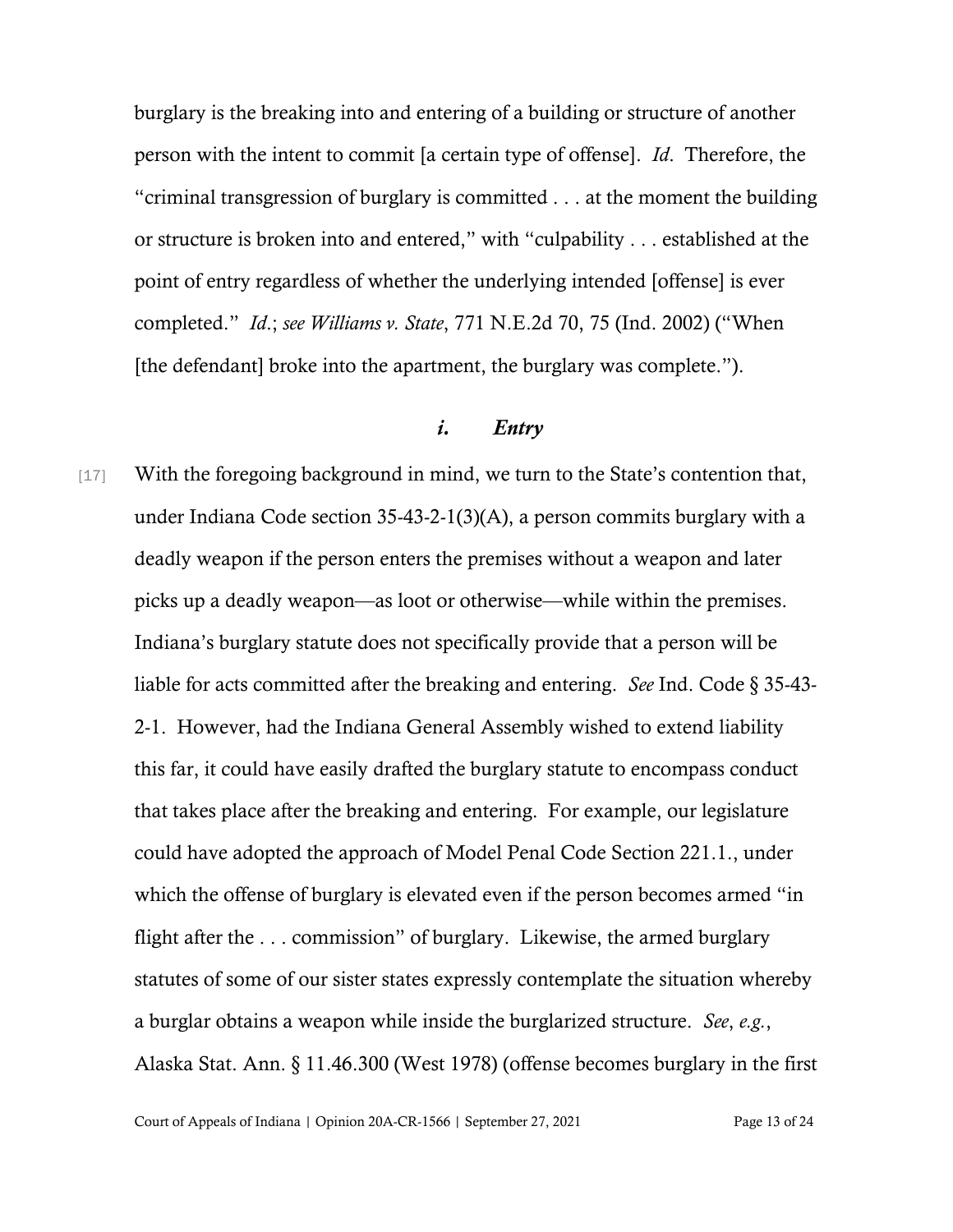degree if the person is armed with a firearm "in effecting entry or while in the building or immediate flight from the building"); *see also* S.C. Code Ann. § 16- 11-311 (1995) and Wash. Rev. Code Ann., § 9A.52.020 (West 1996).

[18] However, Indiana's statute defines the offense as breaking and entering with the requisite intent, Ind. Code § 35-43-2-1, and we have interpreted this to mean that a burglary is complete at the time of the breaking and entering. *See Smith v. State*, 671 N.E.2d 910, 912 (Ind. Ct. App. 1996) (holding defendant's convictions for theft and burglary did not violate prohibition against double jeopardy because burglary was complete upon entry into dwelling and State was not required to prove theft to support burglary conviction). "Armed" is not defined in the chapter of the Indiana Code criminalizing burglary and trespass. Therefore, we interpret it according to its plain and ordinary meaning. *See State v. McHenry*, 74 N.E.3d 577, 580 (Ind. Ct. App. 2017) ("The term 'armed,' however, has not been legislatively defined in Indiana for purposes of the burglary statute," and "there is nothing in our burglary statute to indicate that this term is meant to have anything other than a plain and ordinary meaning."), *trans. denied*. Black's Law Dictionary (11th ed. 2019) defines "armed" as "equipped with a weapon" or "involving the use of a weapon." Fix was not equipped with a weapon at the time that he broke and entered Mudd's house.

### *ii. Results of Criminal Act*

Court of Appeals of Indiana | Opinion 20A-CR-1566 | September 27, 2021 Page 14 of 24 [19] Although Indiana Code Section 35-43-2-1 does not specifically provide that a person is liable for conduct committed after breaching the threshold, the State argues that the legislature intended to extend culpability in this way. For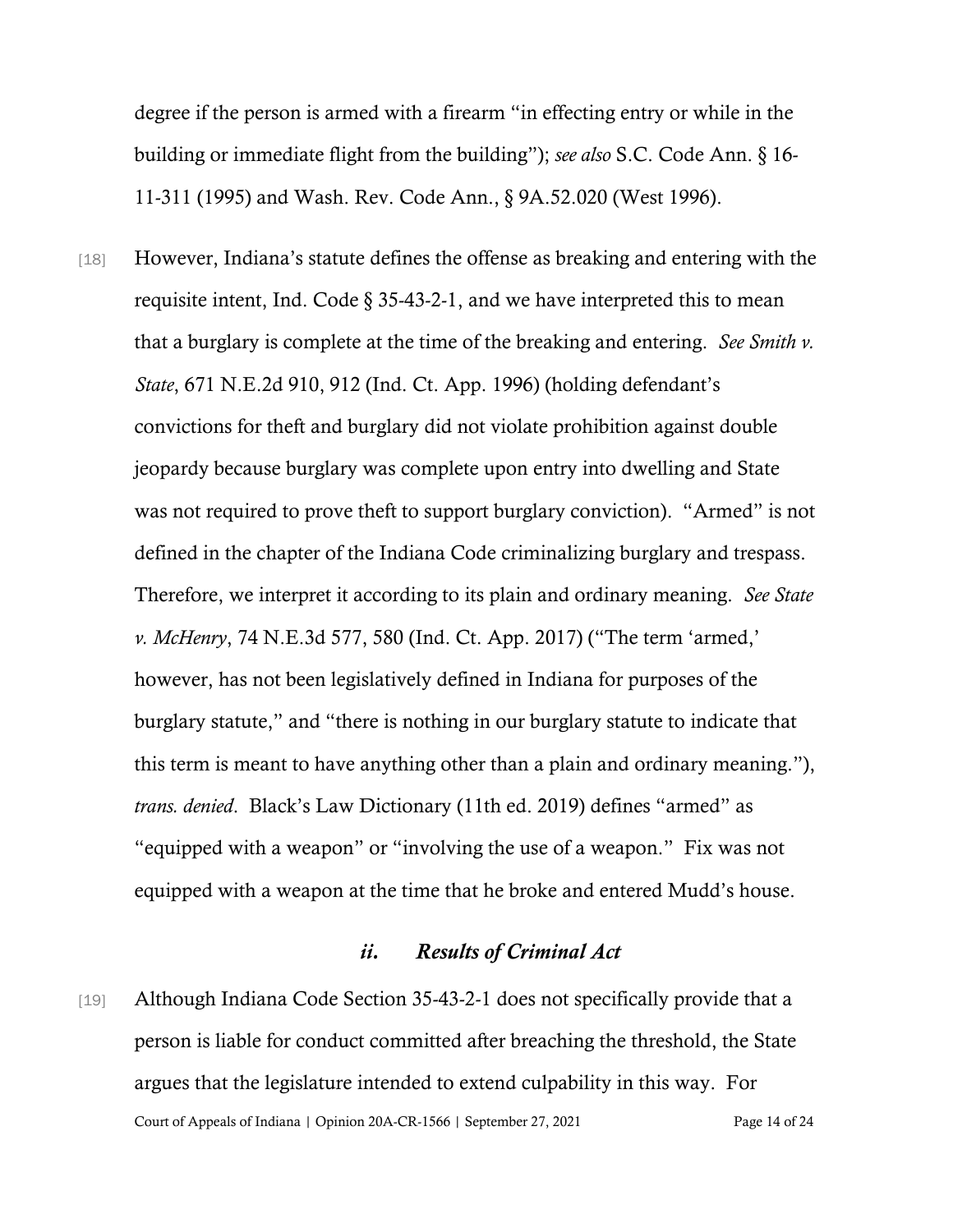support, the State points out that burglary is elevated to a Level 2 felony if the offense "results in serious bodily injury to any person other than a defendant." Ind. Code  $\S 35-43-2-1(3)(B)$ . According to the State, because the aggravating "event[] of injury . . . do[es] not have to occur as an integral part of the breaking and entering," it follows that the aggravating "event[] of . . . being armed" also does not have to coincide with the breaking and entering. (Appellee's Br. at 23.)

[20] However, the State's argument conflates key concepts, drawing no distinction between the voluntary acts comprising the offense (*e.g.*, breaking and entering while armed) and the result of those acts (*e.g.*, a victim sustains injury). Generally, a person is criminally culpable only when his criminal conduct is both (1) the cause in fact and (2) the proximate cause of the result. *Cannon v. State*, 142 N.E.3d 1039, 1043 (Ind. Ct. App. 2020). The distinction between the criminal act and the corresponding result is important, especially because the result need not coincide with the act. *See Reaves v. State*, 586 N.E.2d 847, 850- 51 (Ind. 1992) (holding defendant guilty of felony murder when bedridden victim died of a pulmonary embolism three weeks after a robbery when portions of a blood clot in the victim's leg broke off during the robbery and traveled to the victim's pulmonary arteries). Thus, the offense of burglary is elevated so long as the injury resulted from the criminal conduct, even if the victim is not injured by the breaking and entering (*e.g.*, being struck by a swinging door). *See, e.g., Vaillancourt v. State*, 695 N.E.2d 606, 612 (Ind. Ct. App. 1998) (identifying sufficient evidence that the "offense [of burglary]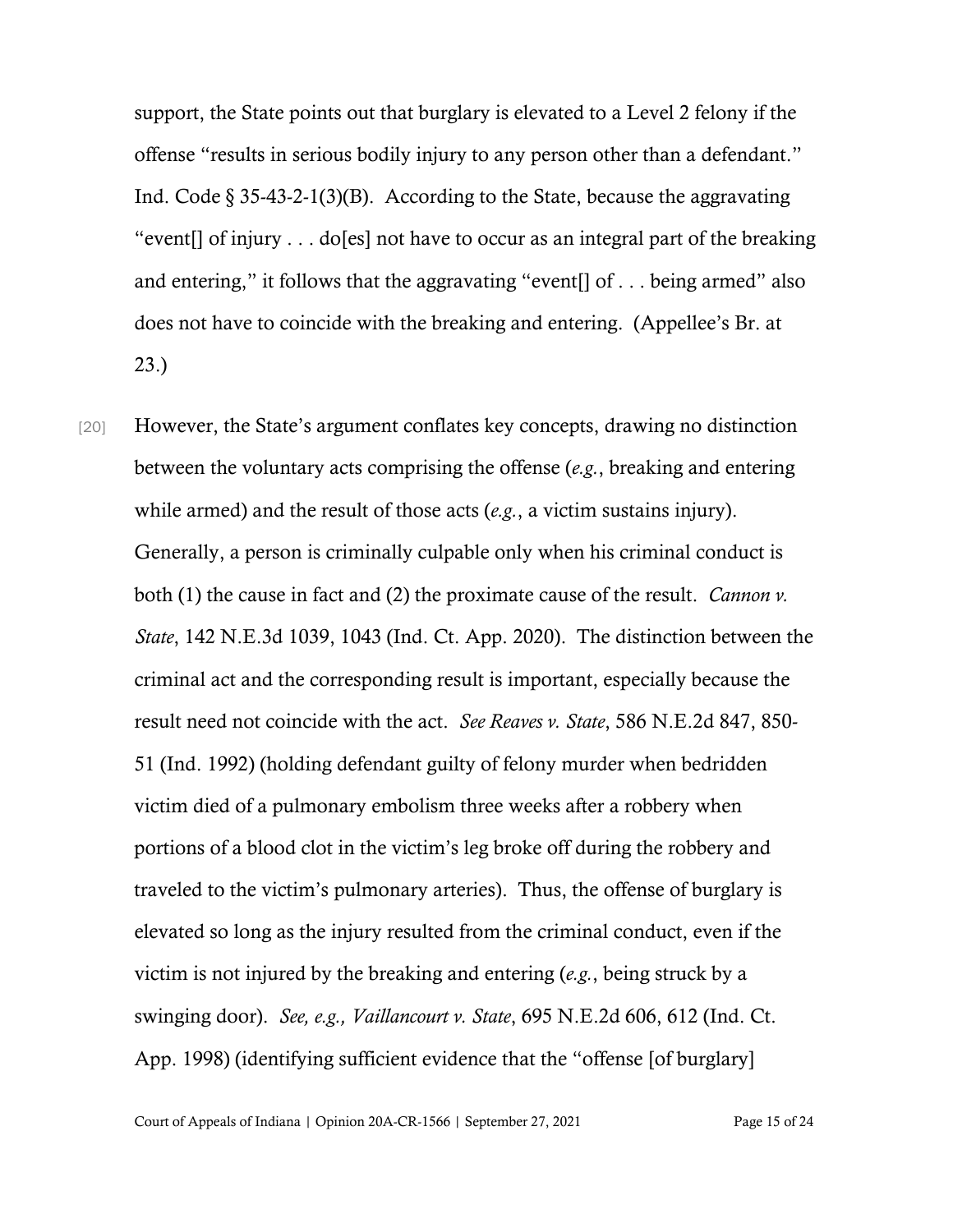resulted in serious bodily injury" when, after entering the premises, the defendant struck the victim and the victim sustained a concussion), *trans. denied*.

[21] This distinction is consistent with the text of the burglary statute. The burglary offense is elevated to a Level 2 felony if it "is *committed while armed* with a deadly weapon." Ind. Code § 35-43-2-1(3)(A) (emphasis added). "Committed while" contemplates the time when the breaking and entering occurs. Just because our legislature elevated the offense of burglary where the proscribed conduct results in serious bodily injury, it does not follow that our legislature modified the time at which a burglary is deemed complete. Our Indiana Supreme Court has consistently interpreted the burglary statute to mean that the burglary offense itself is complete upon entry. [9](#page-15-0) *See Swaynie*, 762 N.E.2d at 114 (noting that culpability for burglary "is established at the point of entry," with the "criminal transgression . . . committed . . . at the moment the building or structure is broken into and entered"); *Williams*, 771 N.E.2d at 75 ("When [the defendant] broke into the apartment, the burglary was complete."). Therefore, we are unpersuaded by the State's arguments regarding the structure of the statute. The State presented insufficient evidence to convict Fix of Level

<span id="page-15-0"></span><sup>9</sup> Ultimately, it is not unusual that our burglary statute does not specifically establish liability for conduct beyond the threshold; this statutory approach comports with the common law view that burglary is an attempt-like offense primarily designed to protect the "security of habitation or occupancy[.]" Wharton's § 316. Moreover, although our legislature has not broadened burglary law beyond the traditional application, it is not as though the State lacks recourse for what happens beyond the threshold. Rather, Indiana has a robust body of criminal law to address subsequent transgressions. *See, e.g.*, Ind. Code § 35-47-4-5(c) (criminalizing the knowing or intentional possession of a firearm by a serious violent felon); Ind. Code § 35- 42-5-1(a) (elevating robbery to a Level 3 felony if committed while armed with a deadly weapon).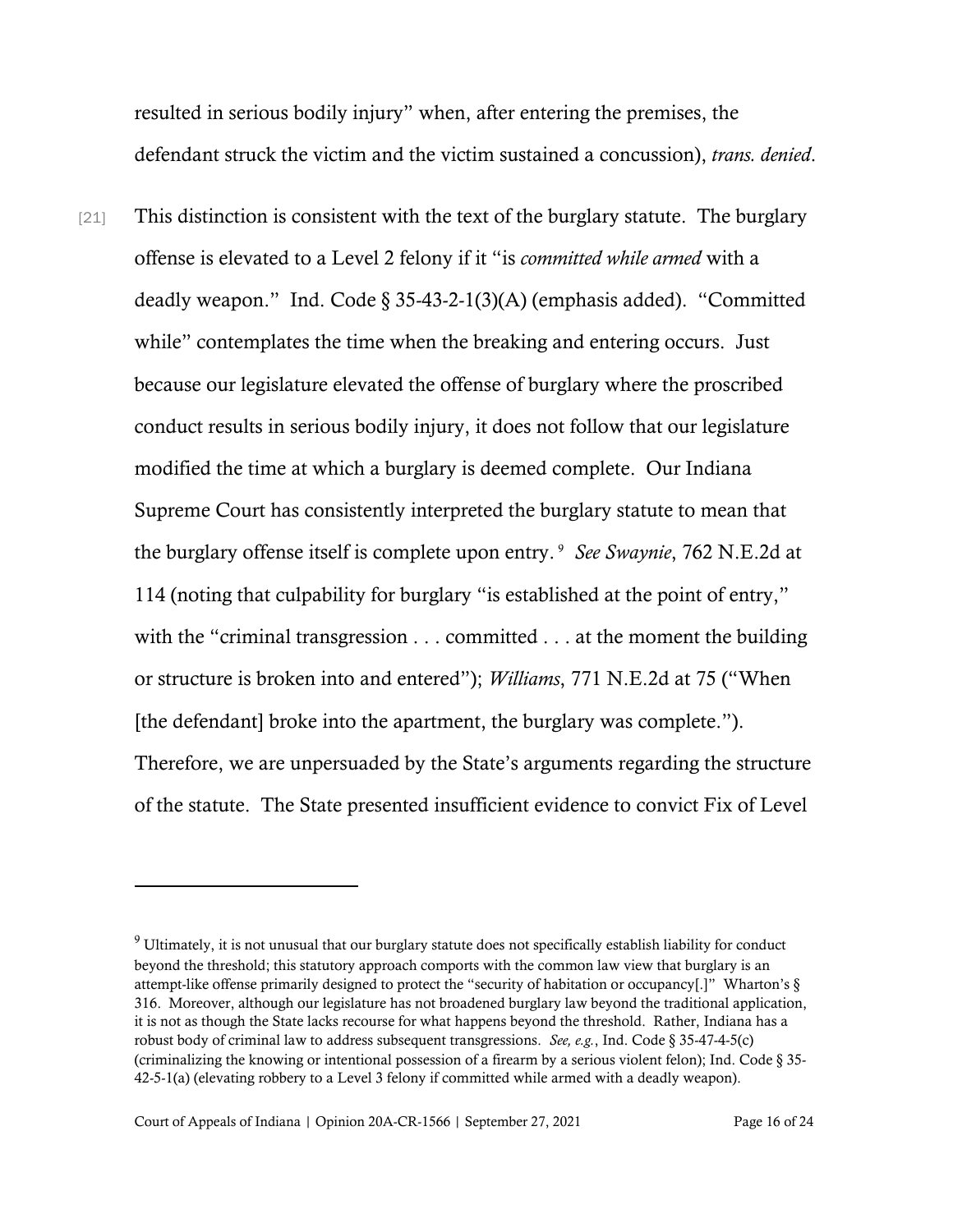2 felony burglary while armed with a deadly weapon.[10](#page-16-0) *See Chatham v. State*, 845 N.E.2d 203, 208 (Ind. Ct. App. 2006) (holding State presented insufficient evidence to support sexual battery conviction).

[22] Even so, "[w]hen a conviction is reversed because of insufficient evidence, we may remand for the trial court to enter a judgment of conviction upon a lesserincluded offense if the evidence is sufficient to support the lesser offense." *Id*. Fix did break and enter the building or structure of another with the intent to commit a theft therein, and thus, we reverse Fix's conviction of Level 2 felony burglary while armed with a deadly weapon and remand the matter for the trial court to enter a conviction of a lesser-included form of burglary.[11](#page-16-1) *See id*.

1) the Defendant

<span id="page-16-0"></span> $^{10}$  Fix challenges both the sufficiency of the evidence to support his conviction of Level 2 felony burglary and the trial court's giving of Final Jury Instruction 9, which stated: "A person is armed with a weapon when that person uses or involves a weapon. A person is not armed merely by virtue of possessing a weapon. Rather, there must be something more indicating the use or involvement of the weapon in the crime." (App. Vol. II at 167.) While we reverse due to the insufficiency of the evidence, we wish to note that Final Jury Instruction 9 constitutes an inaccurate statement of law because the instruction implies that mere possession of a deadly weapon is insufficient to elevate the offense to Level 2 felony burglary while armed with a deadly weapon. A person is armed when he possesses a weapon. It is immaterial whether the person uses the weapon in the process of breaking and entering. Rather, the offense is properly elevated if the person possesses a deadly weapon when he breaks and enters. *See* Ind. Code § 35-43-2-1(3)(A) (elevating burglary if "committed while armed with a deadly weapon").

<span id="page-16-1"></span> $11$  Burglary is a Level 5 felony, but the offense is elevated to a Level 4 felony "if the building or structure is a dwelling." Ind. Code § 35-43-2-1(1). There was testimony that the burglarized structure in the instant case was a dwelling. (*See* Tr. Vol. II at 157 (Mudd testifying that he was in his bed at the time of the burglary and that at around 3:00 a.m. "[t]he lights went off in the house.").) However, any fact that increases the mandatory minimum sentence, or the maximum sentence, is an "element" that must be found by the jury. *Alleyene v. U.S.*, 570 U.S. 99, 115-16, 133 S. Ct. 2151, 2162-63 (2013). Here, the trial court instructed the jury that in order to convict Fix of burglary, the State was required to prove: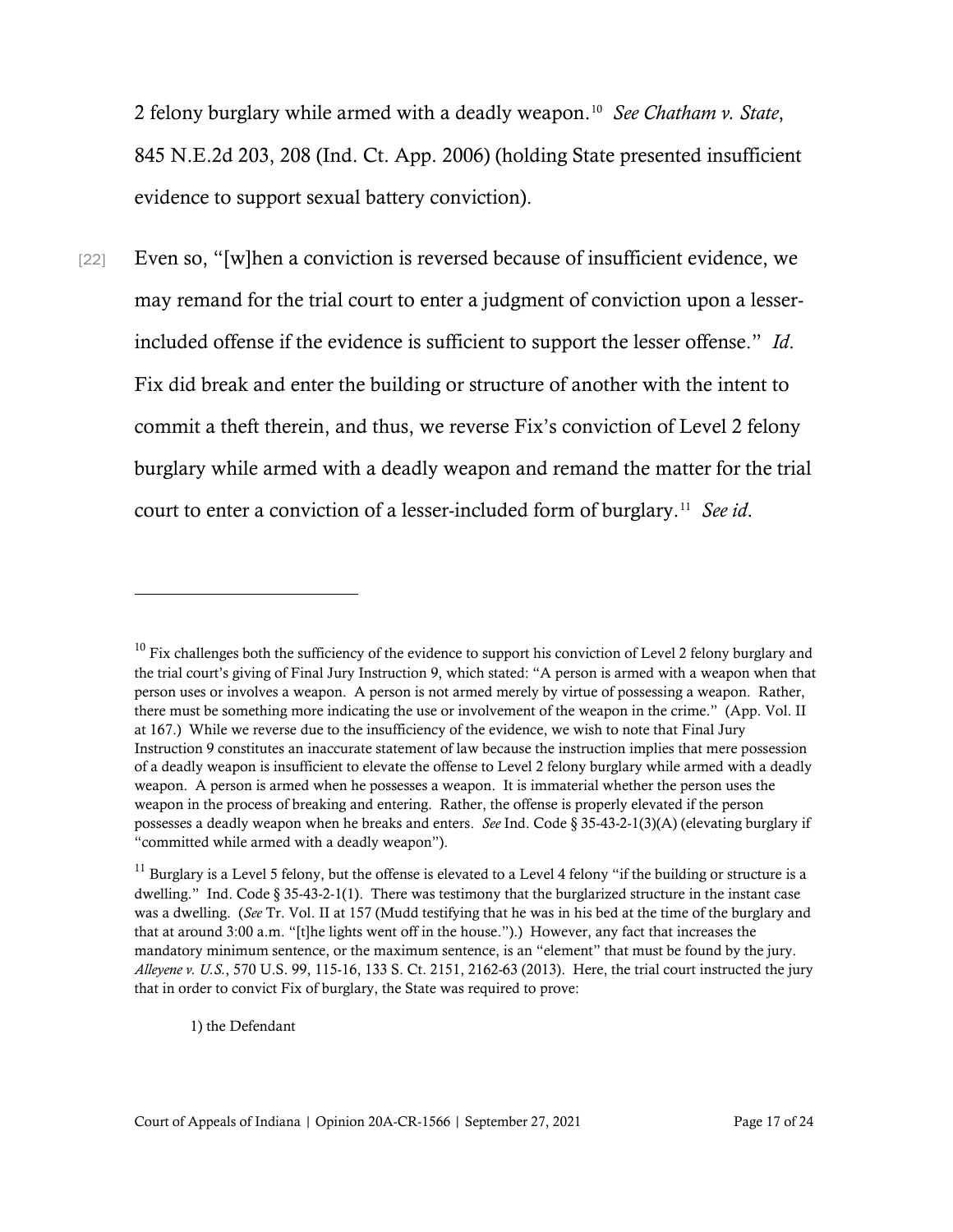(remanding case with instructions for trial court to enter conviction of Class B misdemeanor battery).

## II. Double Jeopardy

## *A. Burglary and Robbery*

[23] Fix also argues that his convictions of burglary and robbery violate the Indiana Constitution's prohibition against double jeopardy. *See* Ind. Const. art. 1, § 14 ("No person shall be put in jeopardy twice for the same offense."). Fix recites the double jeopardy standard we utilized in *Thompson v. State*, 82 N.E.3d 376 (Ind. Ct. App. 2017), *reh'g denied*, *trans. denied*, which relied upon the double jeopardy analysis our Indiana Supreme Court laid out in *Richardson v. State*, 717 N.E.2d 32 (Ind. 1999). However, in *Wadle v. State*, our Indiana Supreme Court expressly overruled *Richardson* and introduced a new framework for analyzing double jeopardy violations. 151 N.E.3d 227, 235 (Ind. 2020).

> First, a court must determine, under our included-offense statutes, whether one charged offense encompasses another

- 4) the *building or structure* of Robert Mudd
- 5) with the intent to commit a theft[.]

Court of Appeals of Indiana | Opinion 20A-CR-1566 | September 27, 2021 Page 18 of 24

<sup>2)</sup> knowingly or intentionally

<sup>3)</sup> broke and entered

<sup>(</sup>Tr. Vol. V at 50) (emphasis added). The trial court did not instruct the jury to determine whether the burglarized building or structure was a dwelling.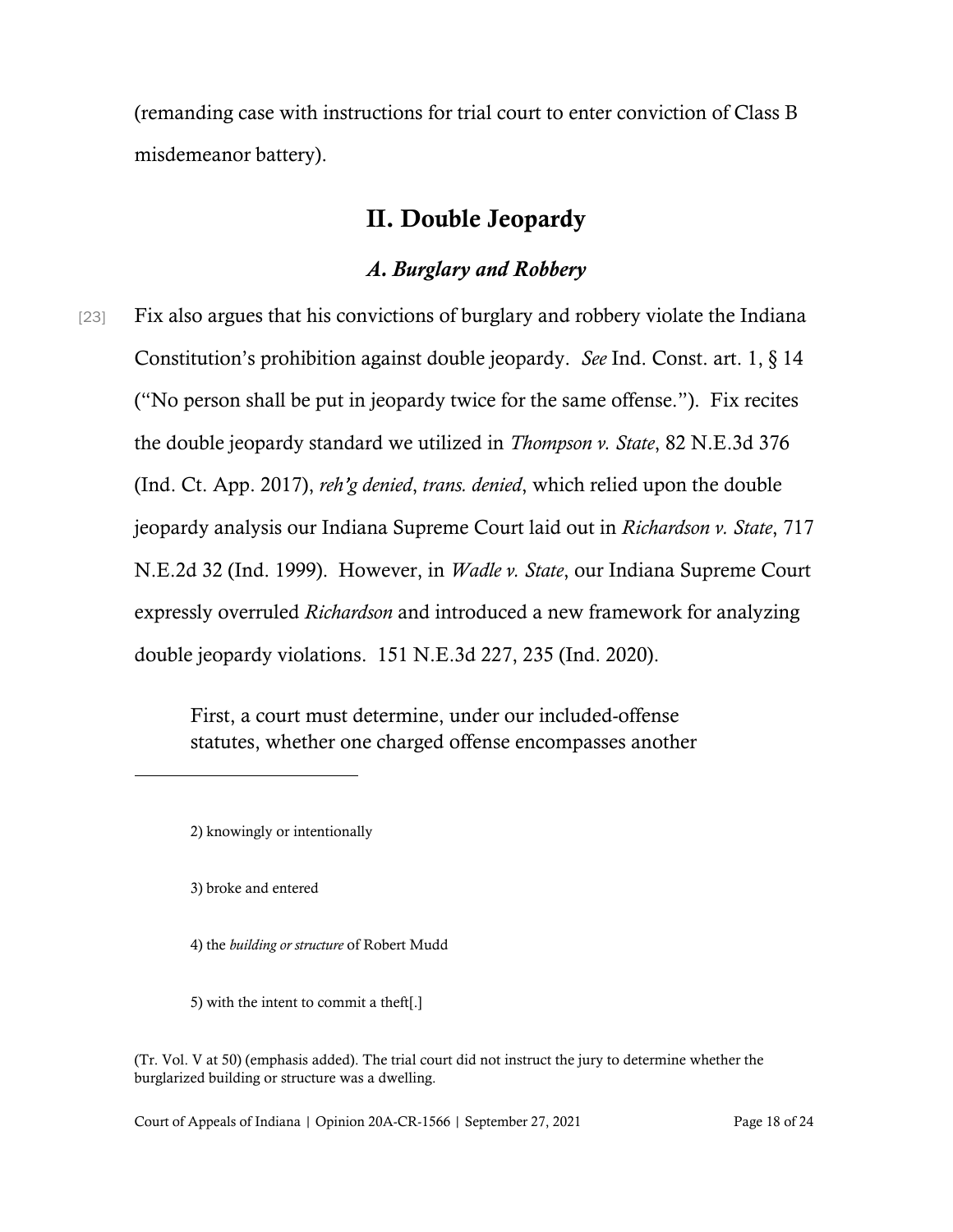charged offense. Second, a court must look at the underlying facts – as alleged in the information and as adduced at trial – to determine whether the charged offenses are the "same." If the facts show two separate and distinct crimes, there's no violation of substantive double jeopardy, even if one offense is, by definition, "included" in the other. But if the facts show only a single continuous crime, and one statutory offense is included in the other, then the presumption is that the legislation intends for alternative (rather than cumulative) sanctions. The State can rebut this presumption only by showing that the statute – either in express terms or by unmistakable implication – clearly permits multiple punishment.

*Id*.

[24] Therefore, we must assess whether Fix's burglary and robbery offenses are either inherently included offenses or factually included offenses. The General Assembly has defined an "included offense" to be an offense:

> (1) that "is established by proof of the same material elements or less than all the material elements required to establish the commission of the offense charged,"

> (2) that "consists of an attempt to commit the offense charged or an offense otherwise included therein," or

> (3) that "differs from the offense charged only in the respect that a less serious harm or risk of harm to the same person, property, or public interest, or a lesser kind of culpability, is required to establish its commission."

*Id.* at 248 (quoting Ind. Code § 35-31.5-2-168). As to burglary, Indiana's legislature provided:

Court of Appeals of Indiana | Opinion 20A-CR-1566 | September 27, 2021 Page 19 of 24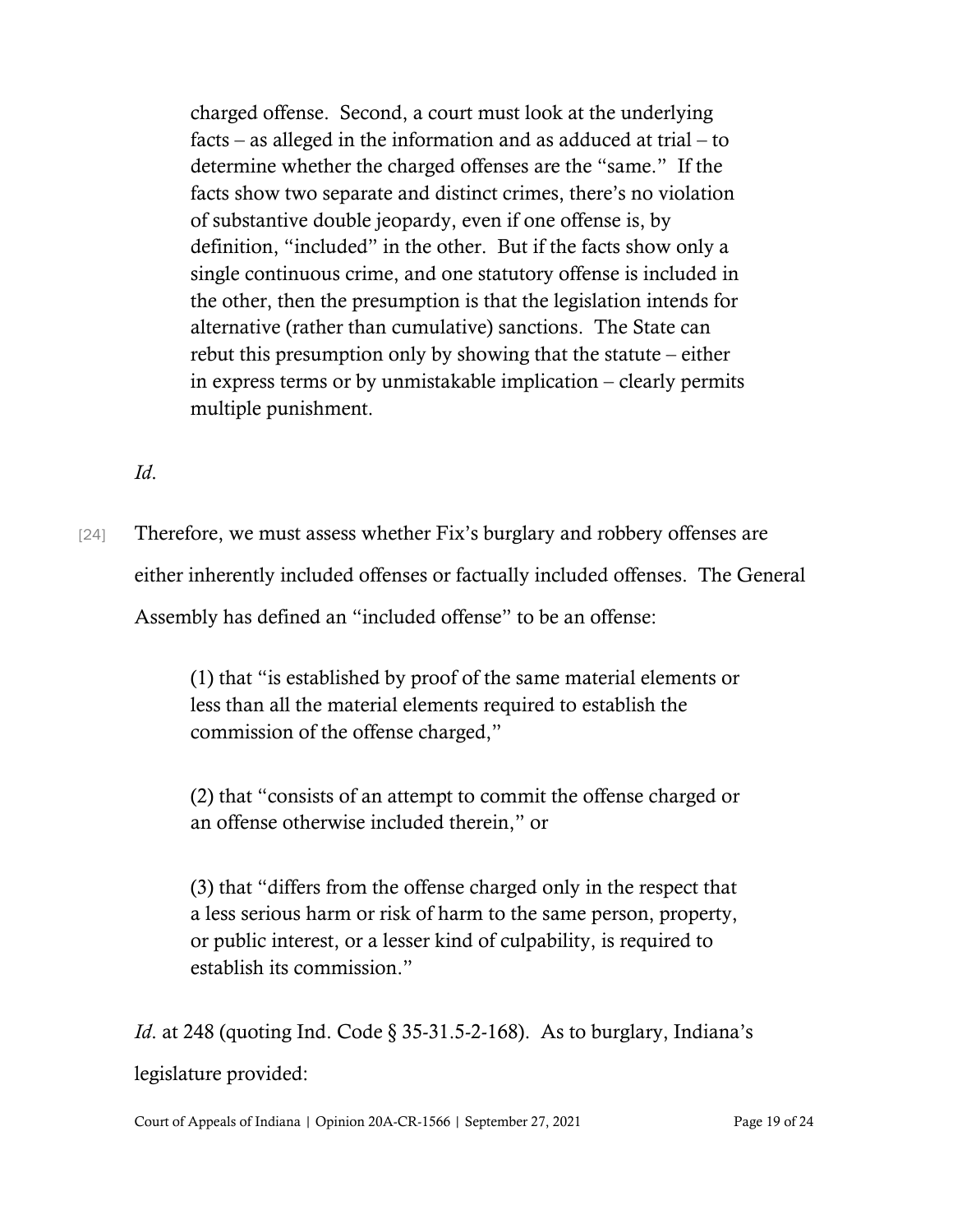A person who breaks and enters the building or structure of another person, with intent to commit a felony or theft in it, commits burglary[;]

Ind. Code § 35-43-2-1. As to robbery, the legislature provided:

a person who knowingly or intentionally takes property from another person or from the presence of another person:

(1) by using or threatening the use of force on any person; or

(2) by putting any person in fear;

commits robbery, a Level 5 felony. However, the offense is a Level 3 felony if it is committed while armed with a deadly weapon or results in bodily injury to any person other than a defendant, and a Level 2 felony if it results in serious bodily injury to any person other than a defendant.

Ind. Code § 35-42-5-1.

[25] The State argues burglary and robbery are not inherently included offenses because "[t]he taking of money supports the robbery and the breaking and entering support the burglary, but neither is an element of the other crime." (Appellee's Br. at 33.) The State also argues that Fix's offenses are not factually lesser-included offenses because "the burglary charge alleged a breaking and entering while the robbery charge separately alleged that Defendant took money from Mudd by force or fear[.]" (*Id*.) We agree with the State in both respects.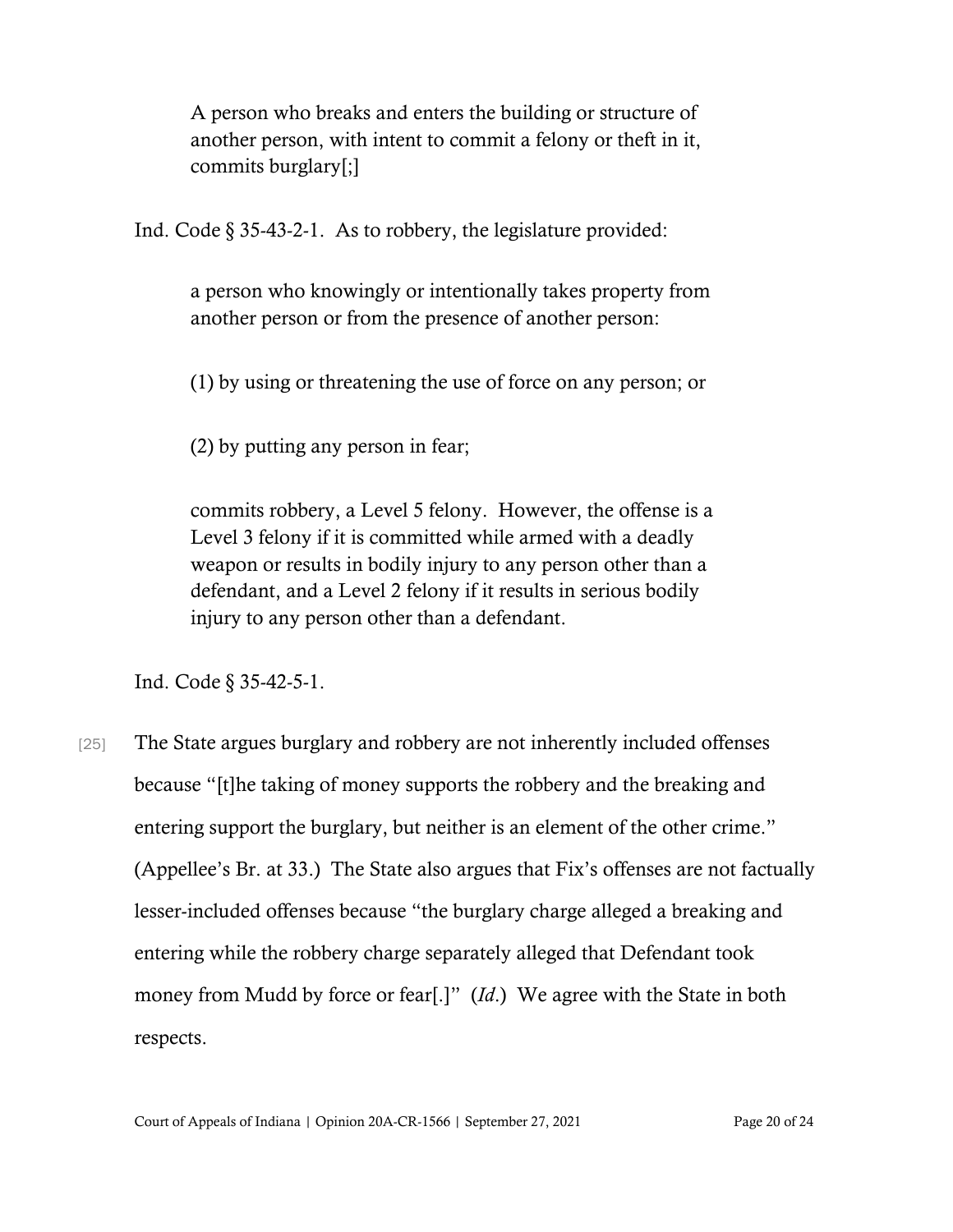[26] While the State does not rely on our opinion in *Morales v. State*, 165 N.E.3d 1002 (Ind. Ct. App. 2021), the opinion appears prescient to the question of whether robbery is an inherently included offense of burglary. One offense does not constitute an attempt of the other and the two offenses do not differ solely in degree of harm or culpability. *See id*. at 1009 ("No attempted crime was charged, and the differences between Level 4 felony arson and Level 2 felony burglary vary in more ways than just level of harm or culpability."), *trans. denied*. However, burglary requires that the perpetrator break into a building or structure with the intent to commit a felony or theft therein, Ind. Code § 35-43- 2-1, and robbery is a felony. Ind. Code § 35-42-5-1. We observed in *Morales* that

> burglary does not *require* commission of a second offense. Proof of mere intent to commit a felony at the time of the breaking and entering is sufficient to prove burglary. The prosecution may prove the accused committed the intended felony within the structure, a different felony within the structure, or no felony at all. Burglary occurs in each of those scenarios so long as the accused broke and entered the structure with the intent to commit any felony.

*Id*. at 1008 (holding arson was not an included offense of burglary) (emphasis in original). Thus, it follows that robbery is not an inherently included offense of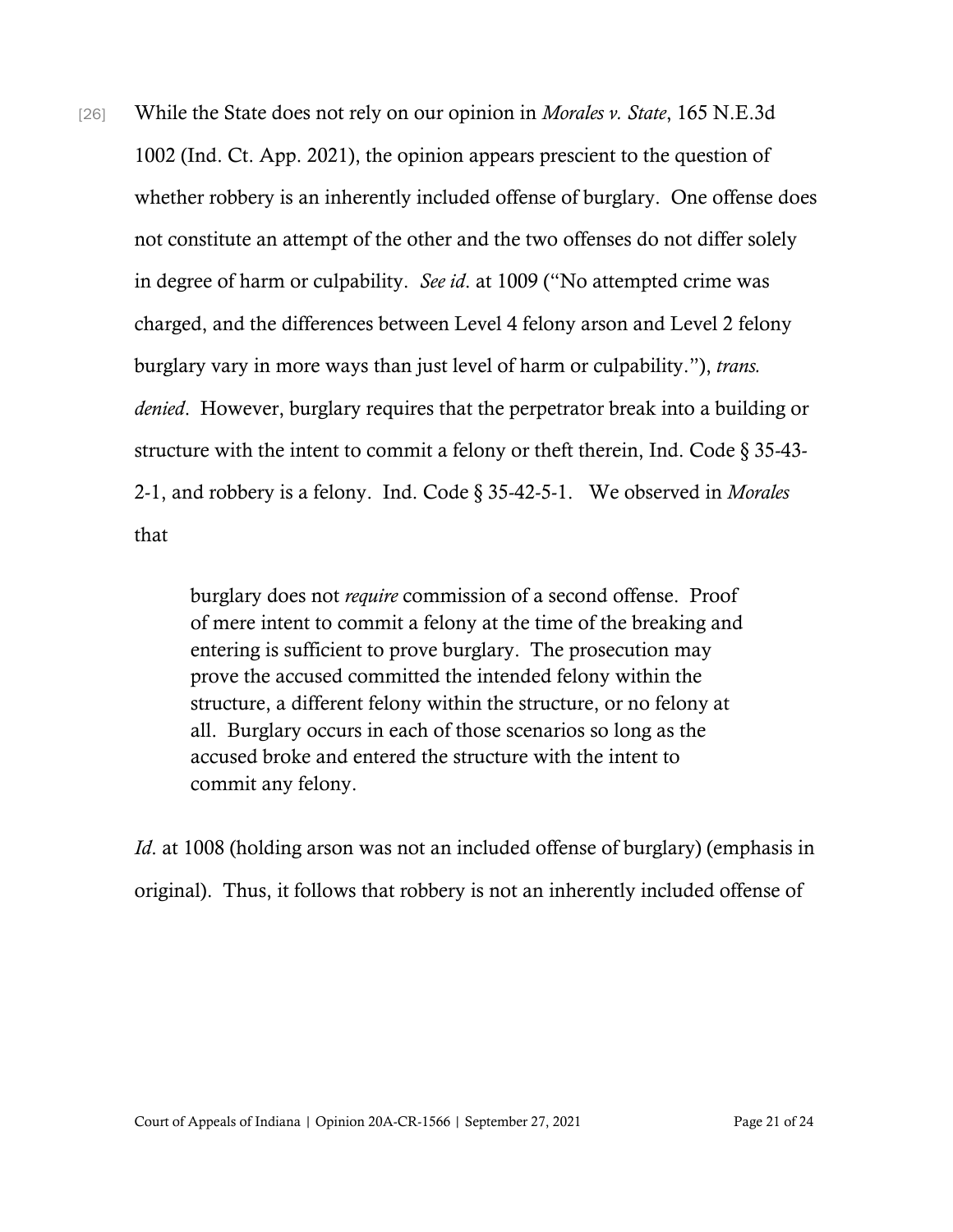burglary because the State is not required to prove that a robbery occurred to obtain a conviction of burglary.[12](#page-21-0)

### *B. Level 3 Felony Armed Robbery*

[27] In addition to finding Fix guilty of Level 2 felony burglary while armed with a deadly weapon, the jury returned guilty verdicts on the counts of Level 3 felony robbery resulting in bodily injury and Level 3 felony armed robbery. The trial court then entered judgment of conviction on only the lesser included offense of Level 5 felony robbery so as not to run afoul of the Indiana Constitution's prohibition against double jeopardy. However, given that we must vacate Fix's conviction of Level 2 felony burglary while armed with a deadly weapon, the trial court on remand should enter judgment of conviction of Level 3 felony armed robbery and sentence Fix on that count. *See Taflinger v. State*, 698 N.E.2d 325, 328 (Ind. Ct. App. 1998) (holding defendant could be resentenced on jury verdict finding him guilty of neglect of a dependent causing serious bodily injury after defendant's attempted murder conviction was vacated).

## III. Consecutive Sentences

[28] Fix further contends that the length of his aggregate sentence exceeds the maximum aggregate sentence allowed by Indiana Code section 35-50-1-2

<span id="page-21-0"></span> $12$  Fix raised for the first time at oral argument the issue of whether his robbery and theft convictions violate the Indiana Constitution's prohibition against double jeopardy. However, we need not opine on this issue because issues raised for the first time at oral argument are waived. *See Harris v. State*, 76 N.E.3d 137, 140 (Ind. 2017) ("issues are waived when raised for the first time at oral argument"). Nonetheless, as we must remand the case back to the trial court, Fix may present the issue on remand.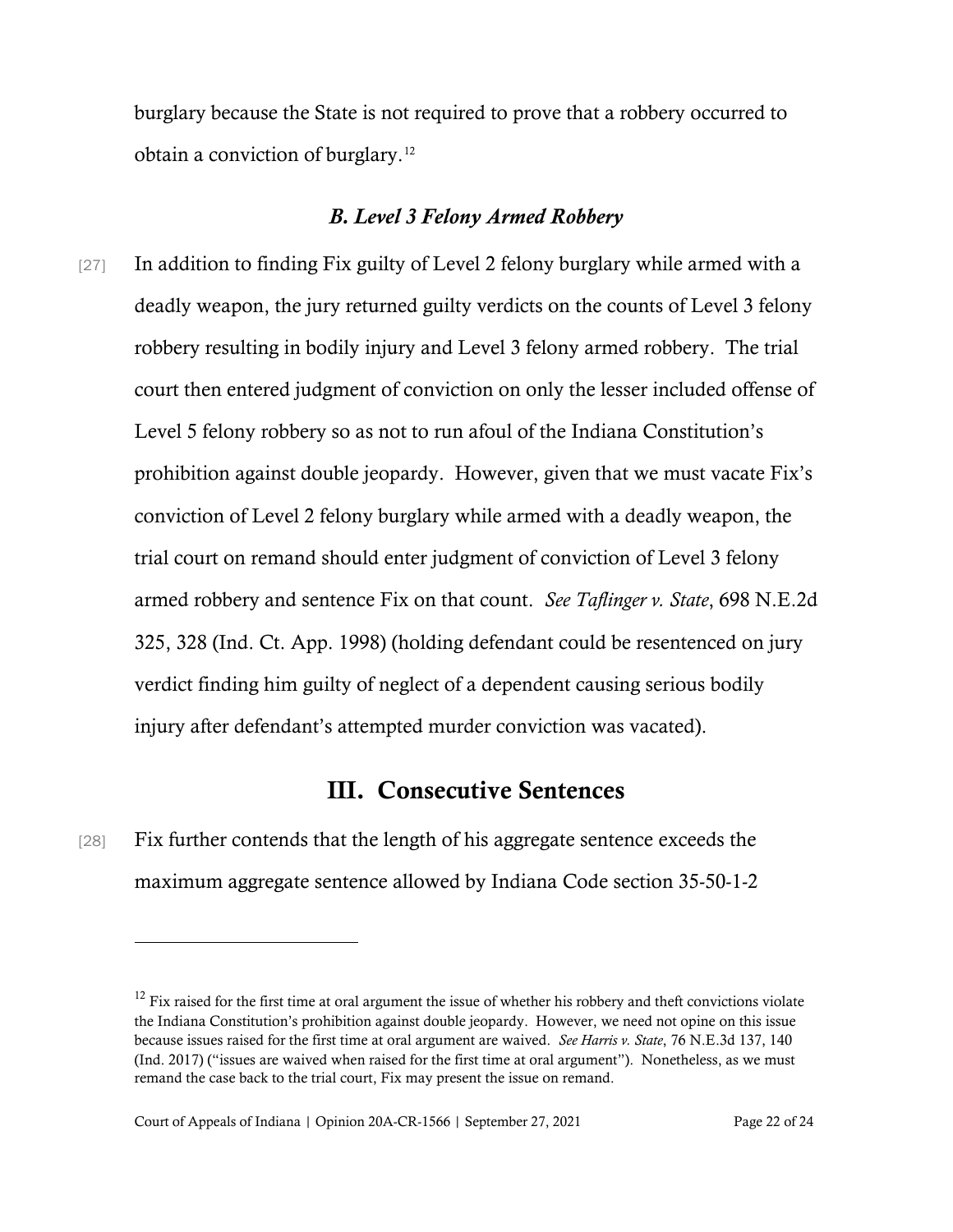(2016). [13](#page-22-0) Generally, "it is within the trial court's discretion whether to order sentences to be served concurrently or consecutively." *Myers v. State*, 27 N.E.3d 1069, 1082 (Ind. 2015), *reh'g denied*. Nonetheless, "[t]he legislature fixes penalties for crimes, and a trial court's discretion in sentencing does not extend beyond the limits prescribed by statute." *Riffe v. State*, 675 N.E.2d 710, 712 (Ind. Ct. App. 1996), *reh'g denied*, *trans. denied*.

[29] Subsection (d) of Indiana Code section 35-50-1-2 (2016) caps the aggregate sentence a trial court may impose for a single episode of criminal conduct based on the most serious crime for which the court is sentencing the offender. Subsection (b) of the same statute defines "episode of criminal conduct" as "offenses or a connected series of offenses that are closely related in time, place, and circumstance." However, subsection (c) of the statute provides that the caps in subsection (d) do not apply in relation to crimes of violence, and subsection (a) enumerates the eighteen crimes designated crimes of violence. Robbery as a Level 3 felony is one of the enumerated crimes of violence. Ind. Code  $\S$  35-50-1-2(a)(12). Therefore, on remand, Fix's sentence associated with Level 3 felony armed robbery should not count toward the aggregate statutory cap. *See Ellis v. State*, 736 N.E.2d 731, 737 (Ind. 2000) (holding consecutive

<span id="page-22-0"></span><sup>&</sup>lt;sup>13</sup> While we must remand this matter back to the trial court for resentencing, we address this issue because of the likelihood that it will reappear on remand. *See Irvine v. Irvine*, 685 N.E.2d 67, 71 (Ind. Ct. App. 1997) (addressing whether trial court could award post-judgment interest because the issue was likely to appear on remand).